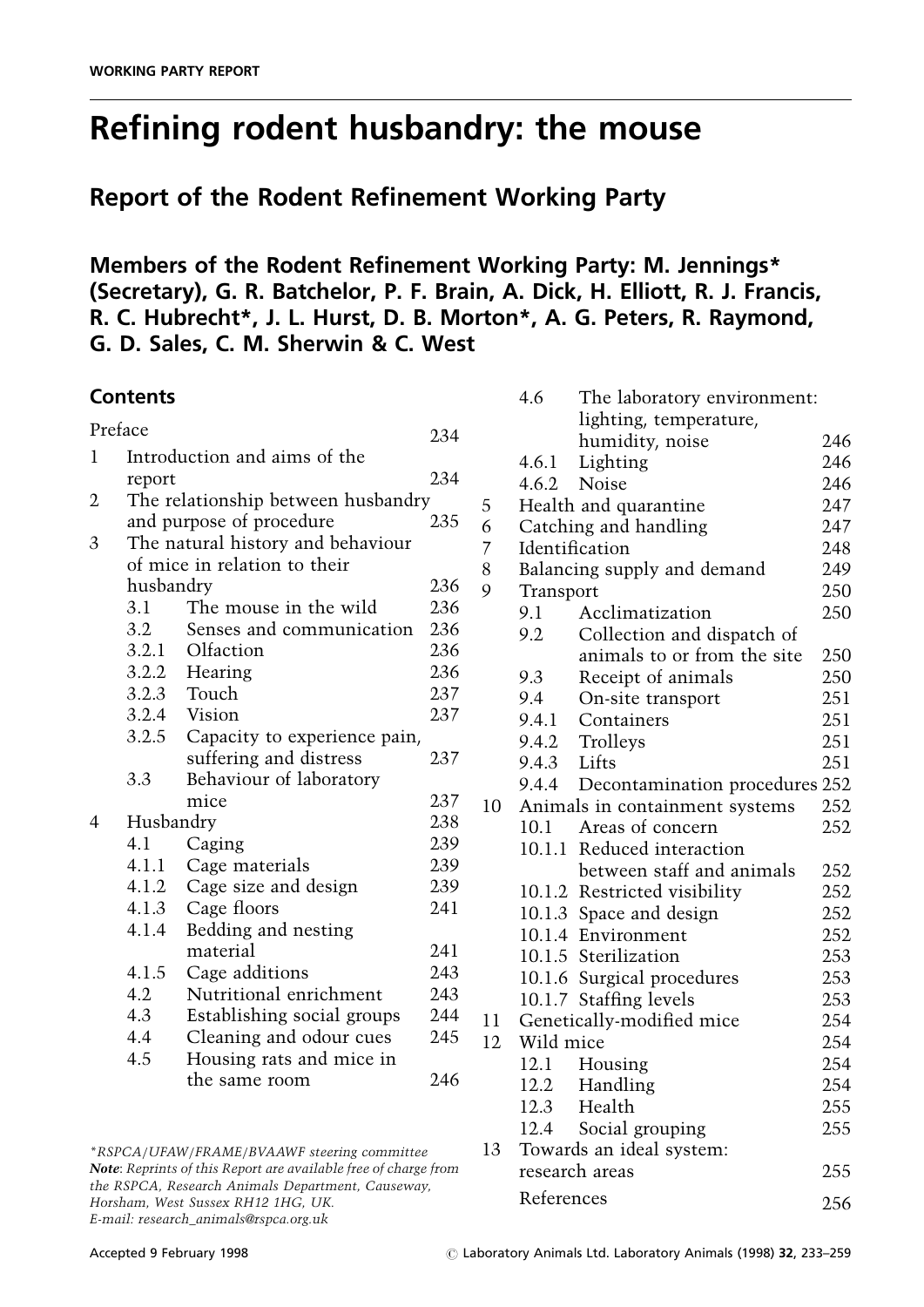# Preface

Whenever animals are used in laboratories, minimizing any pain and distress (i.e. Refinement) should be as important an objective as achieving the experimental results. This is important both for humanitarian reasons and in order to satisfy broad legal principles, such as stated in the European Directive regarding the protection of animals used for experimental and other scientific purposes (European Community 1986); the United States Animal Welfare Act and Health Research Extension Act (see National Research Council 1996); and specific national legislation, e.g. the Animals (Scientific Procedures) Act 1986 in the UK.

In recent years, attention has been focused on the need to recognize and control the adverse effects of scientific procedures on animals, and similarly on the need to improve and enrich the environment in which laboratory animals spend their lives. There is, however, still a great deal of scope for improving current laboratory practice. Such improvements not only benefit animal welfare, but can also enhance the quality of scientific research, since suffering and distress in animals can result in physiological changes which are likely to increase variability in experimental data and, at worst, may even invalidate the research.

Significant improvements in animal husbandry and laboratory techniques can be made immediately in several ways, but in order to do this, unequivocal and up-to-date information must be readily available. The need to provide such information led the British Veterinary Association Animal Welfare Foundation (BVAAWF), the Fund for the Replacement of Animals in Medical Experiments (FRAME), the Royal Society for the Prevention of Cruelty to Animals (RSPCA) and the Universities Federation for Animal Welfare (UFAW) to establish a Joint Working Group on Refinement. The aim was to set up a series of working parties to define ways that husbandry or procedures could be refined to minimize any distress to, and improve the welfare of, laboratory animals. The members of each Working Party are drawn from industry, academia and animal welfare organizations. Each addresses a specific topic, the proceedings being published in Laboratory Animals.

The Working Party recognizes the approach of the current Workshop has been primarily from a UK perspective, and that the peer-reviewed literature in this area is relatively sparse. Nevertheless, we hope that all these reports will be widely circulated in an international forum and that the recommendations will set challenging standards to advance animal welfare and be adopted as current 'Best Laboratory Practice'.

It should be noted that some of the contributors are opposed to the use of animals in experiments that cause pain, suffering or distress. However, they share with many in science the common aim of reducing animal suffering wherever it occurs. The reports of these refinement workshops are intended to help achieve that aim, particularly if they are read in conjunction with other recent reports on the recognition, measurement and alleviation of pain or distress in animals.

The present report, entitled 'Refining rodent husbandry: the mouse', is the third in the workshop series (The first report, Removal of blood from laboratory mammals and birds, appeared in Laboratory Animals  $(1993)$  27, 1–22. The second report, Refinements in rabbit husbandry, appeared in Laboratory Animals (1993) 27, 301-329). It describes ways in which existing husbandry and care of mice can be improved with the emphasis on providing environments that allow animals to express a wide range of behaviours.

# 1 Introduction and aims of the report

Laboratory rodents account for the majority of animals used in scientific procedures worldwide. Over 10 million rodents were used in Europe in 1991 (European Community 1994)—the first and only year for which European figures are available. The majority were rats and mice (31% and 68% respectively). In the UK where, accurate statistics are collected annually, 2.3 million (87%) of the total of 2.64 million animals used in 1996 were rodents (Home Office 1997). This included 1 496 390 mice (56% of the total),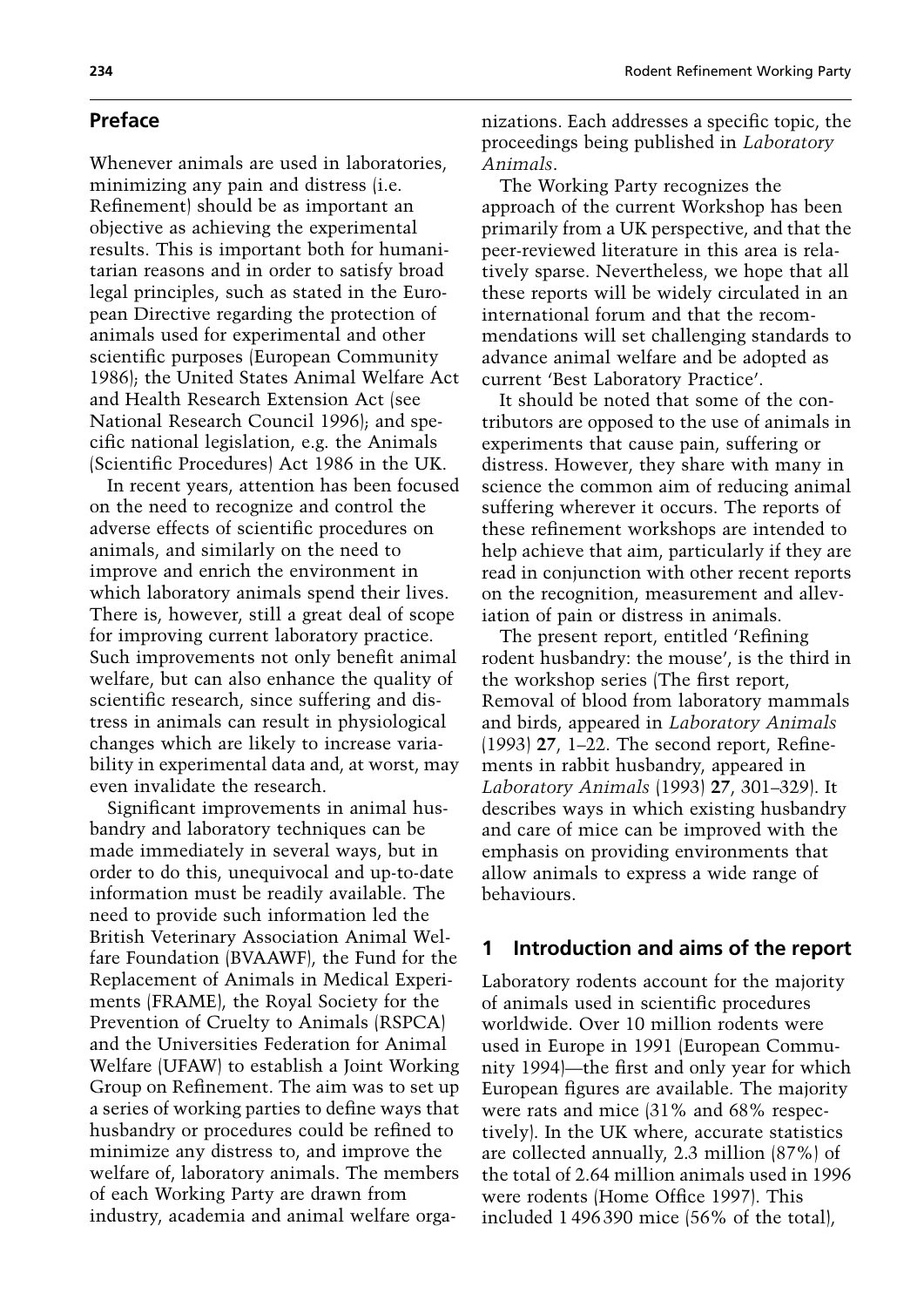684 090 rats (26%), 103 218 guineapigs (4%), 9898 hamsters (0.4%) and 7341 gerbils (0.3%). There were also 3546 `other rodents' (0.13%). Improvements in rodent welfare through refining husbandry and procedures would clearly have a profound impact on laboratory animal welfare in general. Better husbandry and care should also result in better quality animals which may subsequently be needed in smaller numbers, so effecting reduction through refinement. This principle is already being applied to other species such as dogs, primates and rabbits (Morton *et al.* 1993) and it seems appropriate to do the same for rodents.

In general, laboratory caging for rodents provides a confined and barren environment. Since the animals spend the greatest proportion of their lives in their home cage, improving or enriching this environment affords a significant opportunity to improve their overall well-being. However, in order to do this properly, the animals' behavioural, and physiological needs must be understood, otherwise alterations to existing housing and husbandry may just reflect human preferences without actually benefitting the animals.

There have been many detailed studies of rodent behaviour (see review by Brain et al. 1989) but the significance of the results in relation to laboratory animal welfare is not always clear. Consequently, there is no absolute definition of these animals' needs or how best to satisfy them. The information in current national and international legislation and guidelines on husbandry and care (e.g. European Community 1986, Council of Europe 1986, UK Home Office 1989 & 1995, National Research Council 1996) is limited and ideas have evolved since most of these were published.

This report specifically deals with the husbandry of mice as they are the most commonly used rodent—future publications will cover other species. It reviews husbandry systems in the light of knowledge available in the published literature and of the professional experience of group members. The report recommends ways of improving husbandry and sets out ideal goals, giving the animals the benefit of the doubt where there

is no objective definition of their needs. However, the authors recognized that provision of an ideal environment may not always be possible so recommendations are also made for achieving the best possible care (i.e. best practice) in the laboratory situation.

# 2 The relationship between husbandry and purpose of procedure

Analysis of categories of procedures on mice in UK laboratories (see Fig 1) shows that mice are extensively used in research and testing in human medicine and dentistry, in fundamental research, and in transgenic work. Further breakdown of types of use show that toxicity tests account for around 19% of total procedures on mice. Mice are used extensively in cancer research, accounting for 94% of procedures in this category, together with 68% of procedures in immunology; and 51% of procedures in pharmaceutical research and development. This type of breakdown is likely to be similar in other countries, although figures for individual rodent species are not available.

All mice should be able to benefit from some sort of environmental enrichment even

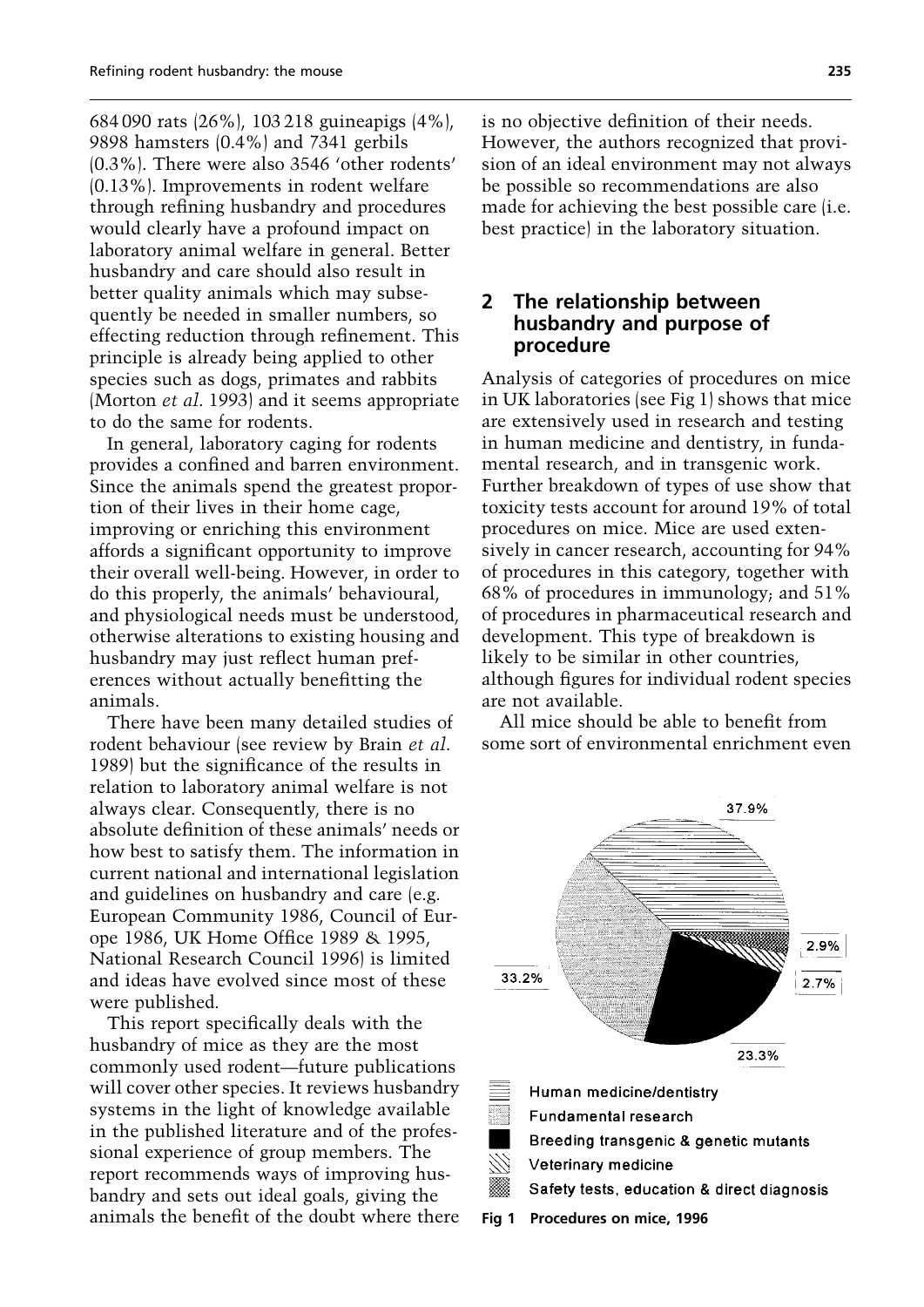in toxicity testing, where regulatory requirements may be interpreted as restricting the possibilities. The latter view should always be challenged since some sort of environmental enrichment is rarely precluded, provided it is well chosen and documented appropriately.

# 3 The natural history and behaviour of mice in relation to their husbandry

# 3.1 The mouse in the wild

The laboratory mouse is derived from a highly opportunistic and adaptable group of species and sub-species which are found, frequently in association with humans, across the world in environments as diverse as cold stores, warehouses, hayricks, Pacific atolls and islands close to Antarctica (Brain & Parmigiani 1990). Some populations seem to be largely surface-dwelling, others inhabit complex burrow systems, depending on the availability of cover and suitable burrowing substrate in different habitats. During domestication mice have been selected for particular characteristics but have, nevertheless, retained many of the attributes of their wild counterparts. Understanding these can provide indicators of the animals' needs (Brain 1992).

Like other small mammals, vulnerability to a wide range of predators has been a major selective force in shaping the behaviour and life history strategies of mice. Thus they are largely nocturnal and have a strong inclination to stay close to safe cover (burrows, vegetation or within the structure of buildings), especially during the daytime or when cautiously exploring unfamiliar territory. Their short life expectancy favours animals that reproduce and develop rapidly, and invest in a large number of small offspring to maximize the chances that some will survive long enough to reproduce (Daly & Wilson 1978, Millar & Zammuto 1983, Read & Harvey 1989, Hurst in press). Such characteristics have had important consequences for the evolution of their senses and communication.

#### 3.2 Senses and communication

Mice are much more dependent on odour cues, audible and ultrasonic emissions, and tactile input than on vision.

#### 3.2.1 Olfaction

Odours are important for communication (e.g. Berry 1981). Keeping mice in cages and subjecting them to procedures that disrupt their odour communication is therefore an important concern.

Mice create patterns of urine deposition that are used in territorial marking and individual and group recognition. In addition, they have a number of glands that produce odoriferous substances which are important in controlling sexual and aggressive behaviours and can also have a potent effect on reproductive physiology. Odours from adult males or from pregnant or lactating females can speed or retard sexual maturation in juvenile females and synchronize reproductive cycles in mature females. Odours of unfamiliar male mice may terminate pregnancies (Brown 1985a, Brown 1985b).

Recent data suggest that strange odours (e.g. associated with humans) can produce stress responses in laboratory mice (Dhanjal 1991). This should be taken into account when cleaning cages and handling animals.

#### 3.2.2 Hearing

Mice have a broad range of auditory sensitivity. They can detect sounds from 80 Hz up to 100 kHz, but are most sensitive in the 15 kHz to 20 kHz range and around 50 kHz. The level of sensitivity varies with age and between strains. Auditory responses have been obtained from mice of 11 days of age. Audiogenic seizures are characteristic of some strains (Gamble 1982) and exposure of such animals to loud sounds at an early age can enhance this sensitivity.

Both audible sound and ultrasound are important. Ultrasound is used in sexual encounters and audible sound is used in agonistic encounters. It is also well established that the ultrasonic 'distress calls' of infant mice elicit recovery responses by their mothers and are good indicators of anxiety (Livesley 1991).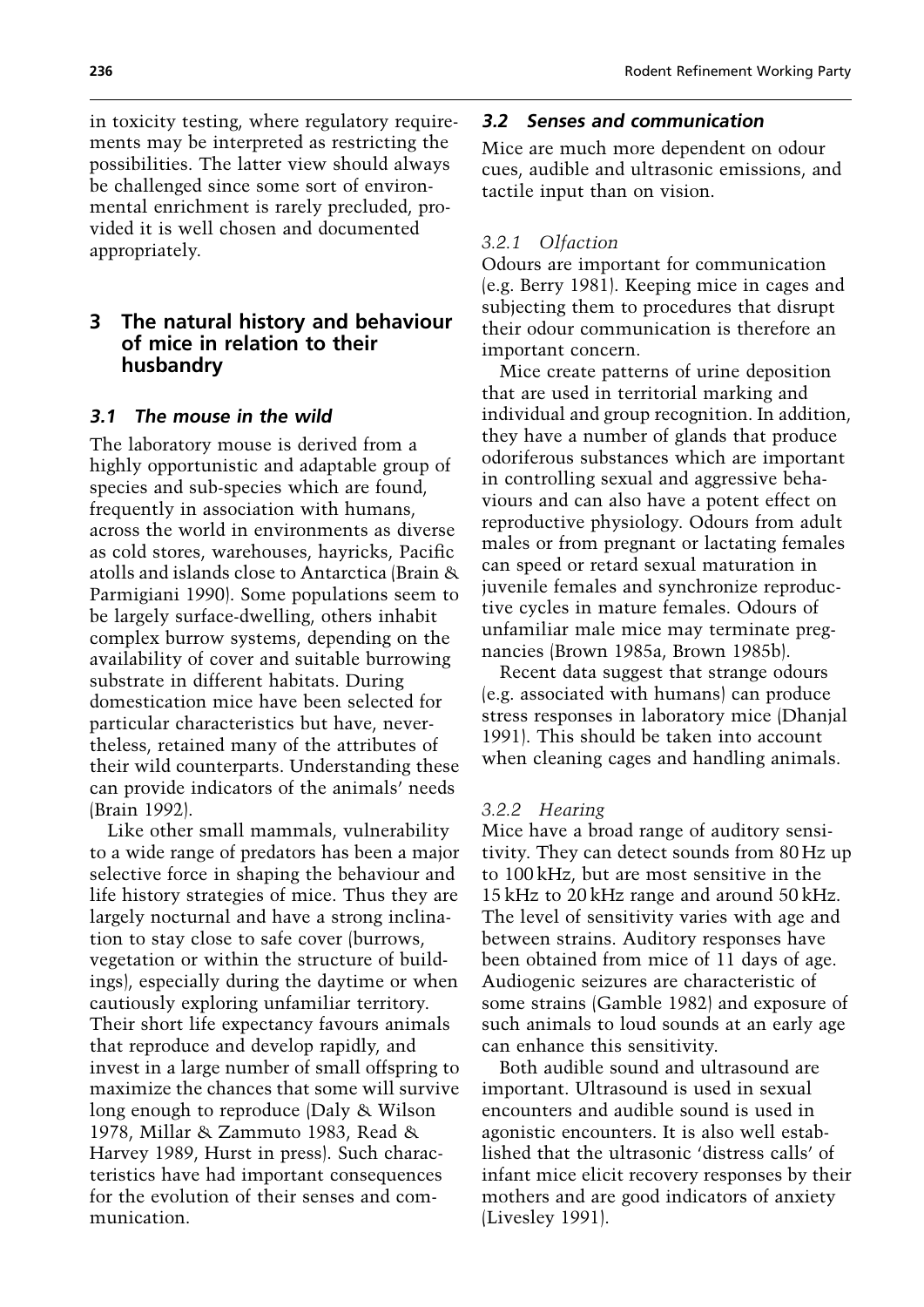#### 3.2.3 Touch

Touch is an important sense—in times of stress mice retain tactile contact with surfaces (e.g. Berry 1981). Loss of tactile contact with conspecifics seems the most important factor determining the isolation-induced increase in aggressiveness in male mice (Brain & Benton 1983).

The whiskers (tactile vibrissae) are also important in spatial location.

#### 3.2.4 Vision

Mice are adapted to living in low levels of light and vision appears to be a less critical sense for normal behaviour than in other laboratory animals (Strasser & Dixon 1986). Movement detection, as in the startle response, is important, and both visual and olfactory cues have been shown to affect recognition and aggressive defence of the home area (Jones & Nowell 1973).

Mice are insensitive to red light so this is useful for observation purposes. Strong white lights induce and exacerbate retinal atrophy and should therefore be avoided.

# 3.2.5 Capacity to experience pain, suffering and distress

There is a tendency when dealing with large numbers of similar looking animals to overlook their individuality and capacity to experience pain, distress or suffering. This tendency is even more marked when the animals are small—a sort of 'sizeism'. However, there is no scientific reason to suggest that laboratory mice are any less capable of experiencing pain, distress and suffering than other vertebrates. Indeed, the central and peripheral nervous systems of mice share so many anatomical and functional characteristics with those of humans that they are used as models in the development of analgesics, antidepressants and anxiolytics. In addition, it should be remembered that non-human animals have needs or motivations which are different from our own experiences, e.g. mice are highly motivated to perform nest-building behaviour. Preventing them from carrying out these behaviours can lead to frustration and perhaps mental suffering.

A guiding principle when considering the capacity of mice to suffer and factors which may compromise their welfare is to always give the animal the benefit of the doubt.

# 3.3 Behaviour of laboratory mice

The behaviours of laboratory mice are quite complex. Detailed ethological analyses reveal more than 40 individual activities and postures that they commonly utilize within their cages (Brain et al. 1989). Some of the most common behaviours are:

Maintenance behaviours: e.g. body care, foraging/feeding, drinking, nesting, sleeping.

Non-social investigative/exploratory behaviours: e.g. digging, gnawing, investigation (visual, olfactory, acoustic, tactile), territorial scent-marking, climbing.

Social interactions: e.g. distant and close investigation (visual, olfactory, acoustic, tactile), allogrooming, huddling together/immobile, scent marking for communication, aggressive (threat, attack), defensive (avoid, flee, submit), sexual, parental care, play (in juveniles).

There are over 200 commonly-used inbred and outbred strains of laboratory mice, together with the more recently developed transgenic strains. Individual strains show great variability in behaviour and in the percentage of time they allocate to different behaviours. One example of strain-dependent behaviour is that, in some strains, female mice will attack female counterparts, and some females will even show vigorous nest defence against stronger males. It is recognized that adult males are aggressive to each other, but this behaviour may not be expected in females. Group housing in this situation would require special care. Some strains have specific associated problems, for example nesting behaviour may be very rudimentary, and this can cause problems in breeding and rearing young (Southwick & Clark 1966, Southwick & Clark 1968, Henderson 1970, Brain et al. 1982, Guillot et al. 1994). The stage of the light-dark cycle, age, sex and social status also have profound effects on behavioural patterns. Some behaviours are also situation- or even supplier-dependent.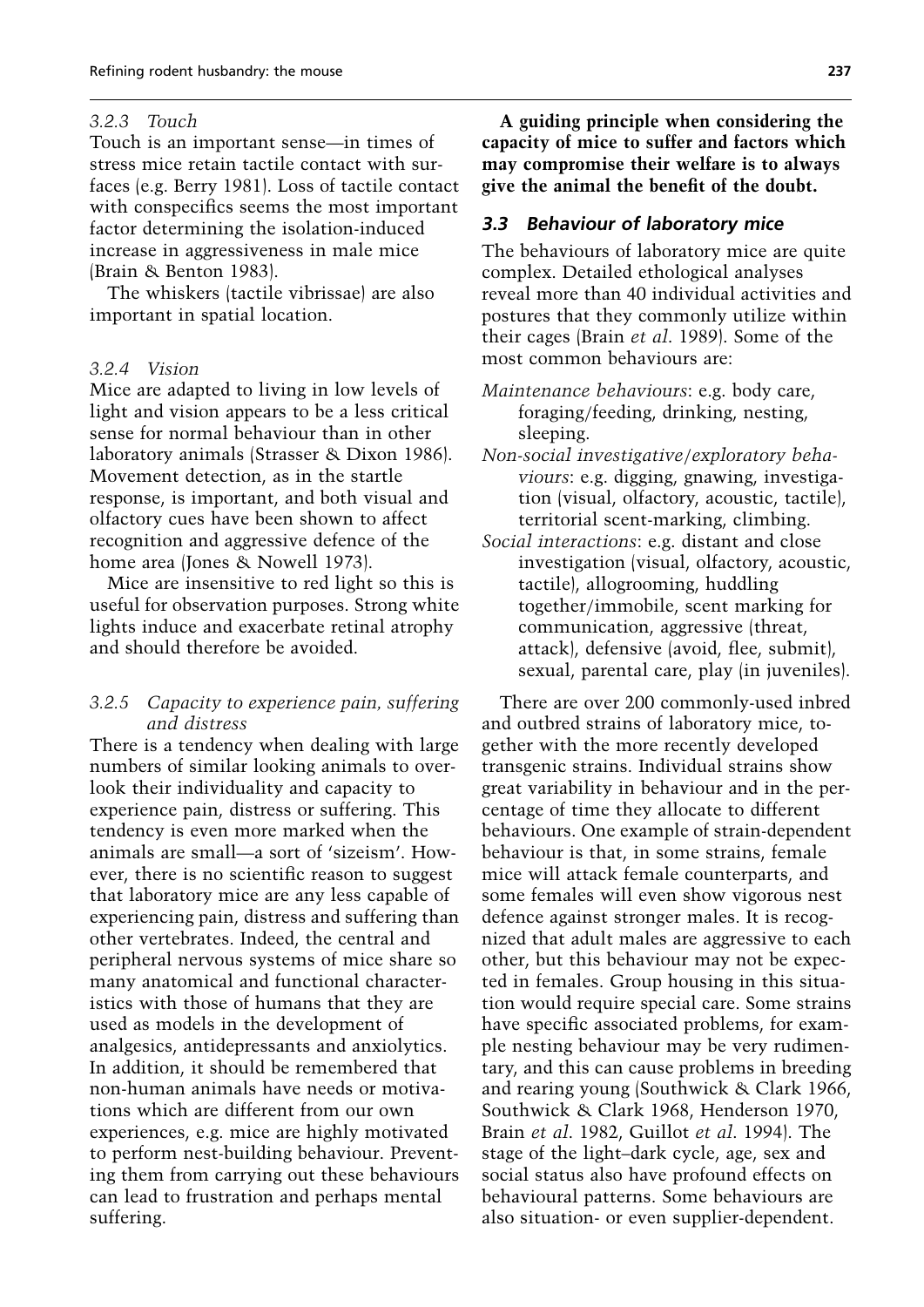Certain behaviours may be indicative of problems with a particular husbandry regime, e.g. injurious fighting behaviour (threat and attack), over-grooming, excessive fearfulness (evidenced variously by avoid/ flee, immobility and startle responses), persistent attempts to escape, and a variety of repetitive movements. Stereotypic behaviour, e.g. excessive circling or jumping (Tuli 1993), is also indicative of problems. Such behaviour may occur more frequently during the dark period and therefore is less likely to be detected under conventional lighting regimes.

To define standards of normal behaviour and determine the most appropriate husbandry it is important to find out as much as possible about the stock or strain of mouse to be kept and used. Discussion with the breeder and the animal technicians on the availability, behavioural characteristics and the needs of the animals is essential. Scientists should also seriously consider using genetically-defined strains of mice with a known phenotype that is most appropriate for their scientific purpose, rather than using outbred `white mice'. This will reduce experimental variance such that fewer animals are needed.

#### Recommendations:

- It is very important to understand the normal behaviour of mice and to be able to recognize abnormal behaviour.
- It is essential to find out as much as possible about the stock or strain of mouse to be kept and used, both to determine the most appropriate husbandry methods and to set standards regarding normal behaviour, so that problems can be identified as early as possible. Discussion with the breeder and the animal technicians on the availability, behavioural characteristics and the needs of the animals is essential.
- Think very carefully about which strain you need and why. It is important to consider the behaviour as well as the scientific suitability of the strain when choosing the most appropriate animal for any given purpose. Wherever possible choose the most docile and easiest to

handle. Use genetically-defined strains wherever possible.

# 4 Husbandry

It is difficult to specify optimal husbandry conditions for mice in general because of strain differences. Furthermore, the characteristics of some outbred stocks and inbred strains, including some transgenic strains, renders their husbandry and care more difficult. For example, the nude, hairless mutations will need special care to ensure appropriate temperature control and comfort; the males of the SJL inbred strain are very aggressive and cannot be group housed (Crispens 1973). The animals' requirements will also depend on the particular situation whether they are breeding animals, postweaning stock or animals undergoing procedures.

When considering the husbandry needs of any laboratory animal it is useful to apply the principle of the 'five freedoms' developed for farm animals by the UK Farm Animal Welfare Council (FAWC 1992  $\&$  1993). These five freedoms include: freedom from hunger and thirst; freedom from discomfort; freedom from pain, injury or disease; freedom from fear and distress. The fifth freedom is to `express normal behaviour'. When applied to mice this means that cages should ideally satisfy the basic physiological and ethological needs of resting, grooming, exploring, hiding, searching for food, gnawing, social interaction, nesting, digging and going into retreats. In short, animals should have some degree of control over their environment.

Current caging falls seriously short of this ideal—the most frequently used cages are of 'shoe box' design and are rather featureless; their size constrains opportunities for activities or enrichment. In the following sections of this report this type of caging is assessed in relation to the needs of the animals, and recommendations offered to encourage better utilization of available systems, together with ideas to improve other aspects of husbandry and care. Ideally, commercially available cages should be redesigned to suit the behavioural and spatial needs of mice, although this is a long-term goal.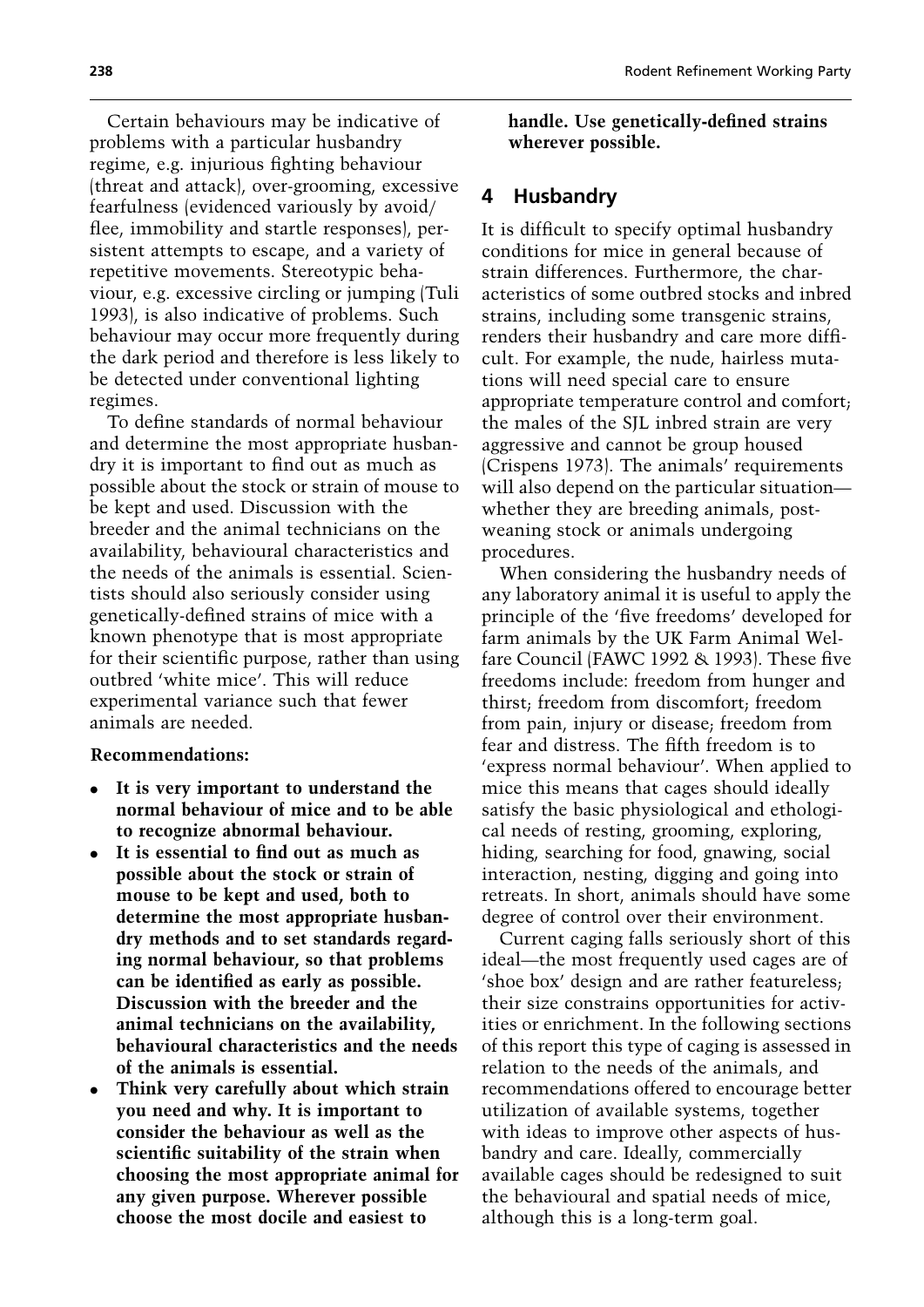A second guiding principle is that it is beneficial to implement husbandry which allows animals to perform the widest possible range of normal behaviour.

# 4.1 Caging

#### 4.1.1 Cage materials

Cages are made of metal or clear or opaque plastic, frequently with stainless steel wire tops. There is no definitive answer to which type of cage is best for the animal although there is some evidence that opaque cages are preferred (Baumans et al. 1987). Different types of material have advantages and disadvantages as follows:

# Metal (stainless steel or aluminium)

Advantages Easier to customize into different shapes to create structural enrichment; durable, long life; easily autoclaved at high temperatures. Disadvantages Cold, noisy and textureless-would therefore seem to provide an uncomfortable environment for animals. Stainless steel cages are expensive and heavy.

Solid-topped metal cages prevent animals from using the lid for climbing so removing a dimension from the cage; airflow may be restricted.

Plastic

Advantages Plastic is versatile for moulding although this potential has not been explored.

> Warmer to touch; lighter to handle; may be more comfortable (O'Donoghue 1994).

> Clear plastic cages make it easier for staff to observe the animals. The animals may be able to detect staff movement and so would become more quickly accustomed to disturbance in the room.

| Disadvantages Transparent cages are more |
|------------------------------------------|
| prone to over-illumination               |
| and it is difficult for the              |
| animals to get away from                 |
| the light.                               |
| Transportant aggress reduce              |

Transparent cages reduces the ability of the mouse to hide (a behaviour which seems very important).

It is not certain whether mice can see animals in adjacent cages or whether this has any effect on their behaviour.

Some of the disadvantages of the different types of cage can be overcome by ensuring animals have bedding and by adding other forms of environmental enrichment. Use of red filters, or incorporation of an appropriate non-toxic red dye into clear plastic cages (Hubrecht, personal communication), may improve observation whilst reducing the level of disturbance.

# Recommendations:

- Plastic cages appear to have most advantages and are recommended for this reason.
- Use environmental enrichment to overcome the disadvantages of different types of caging, e.g. provide plenty of bedding in metal cages and nesting material and hiding places in transparent cages.
- Cages with solid lids should not be used without giving the animals facility for climbing and without regularly checking airflow rates.

# 4.1.2 Cage size and design

Minimum cage sizes are listed in various guidelines and Codes of Practice (see Table 1). These were derived from a consensus of the best information available at the time they were written, and were based on 'best guesses' rather than any scientifically defined needs of the animals.

The amount of space required will depend on many factors—namely the strain, group size, age, reproductive status, familiarity, time of day and activities being performed. For example, mice group together when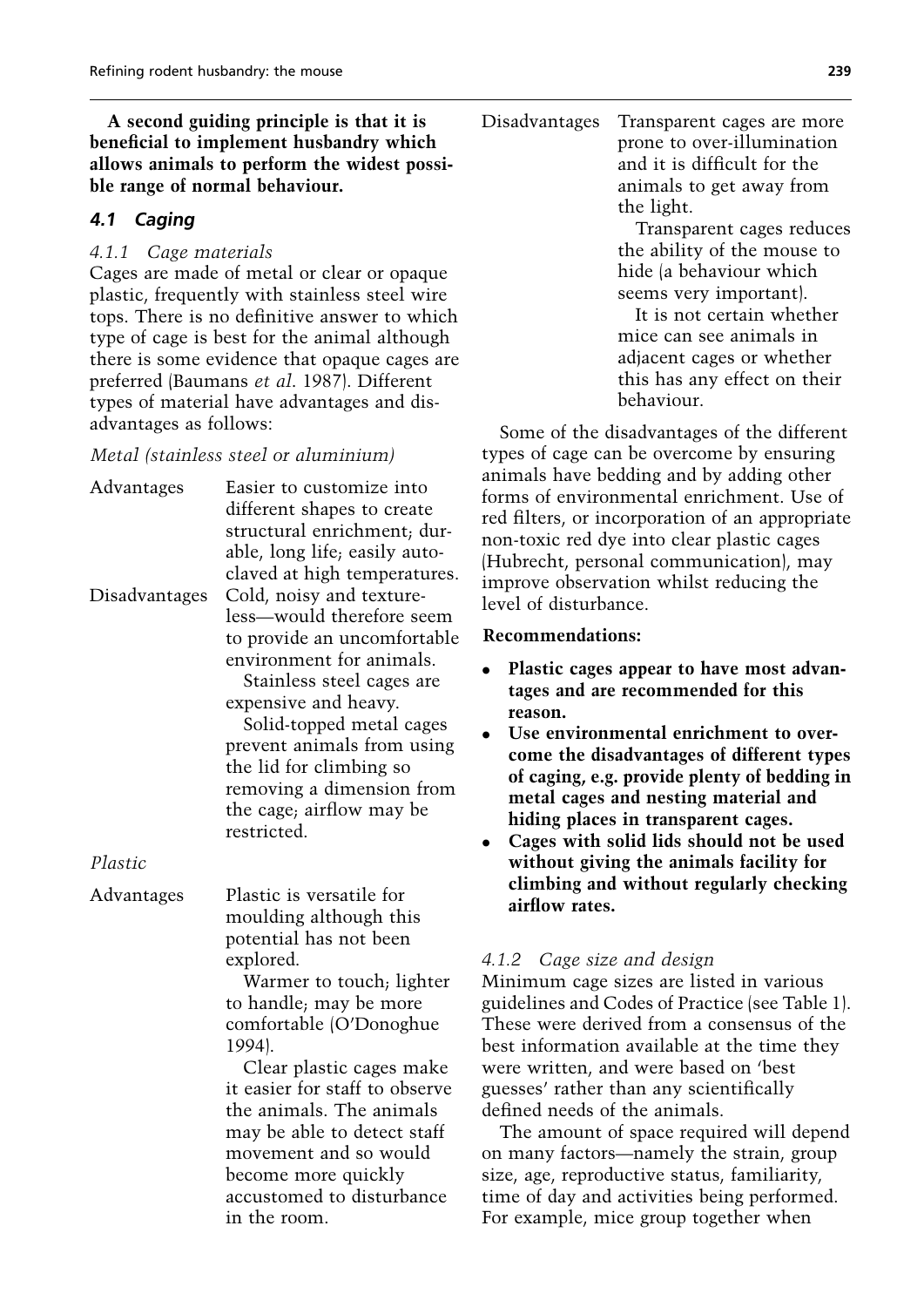| Singly-housed stock mice |                 |                          |                              |           |                   |     |  |  |  |
|--------------------------|-----------------|--------------------------|------------------------------|-----------|-------------------|-----|--|--|--|
| Weight (g)               | HO <sup>1</sup> | HO <sup>2</sup>          | RS/UFAW                      | ED        |                   |     |  |  |  |
| < 20                     | -               | 200                      |                              | $<$ 60    |                   |     |  |  |  |
| $21 - 25$                |                 | 200                      |                              | $60 - 70$ |                   |     |  |  |  |
| $26 - 30$                |                 | 200                      |                              | $70 - 80$ |                   |     |  |  |  |
| $<$ 30                   | 200             | -                        | 200                          | < 80      |                   |     |  |  |  |
| > 30                     | 200             | 200                      | 200                          | > 80      |                   |     |  |  |  |
| Minimum cage size        | 200             | 200                      | ٠                            | -         |                   |     |  |  |  |
| Group-housed stock mice  |                 |                          |                              |           |                   |     |  |  |  |
| Weight (g)               | HO <sup>1</sup> | HO <sup>2</sup>          | RS/UFAW                      | ILAR*     | Weight (g)        | EС  |  |  |  |
| < 20                     | -               | 30                       | $\overline{\phantom{a}}$     | $39 - 51$ | 10                | 40  |  |  |  |
| $21 - 25$                |                 | 45                       | $\qquad \qquad \blacksquare$ | 77        | 20                | 60  |  |  |  |
| $26 - 30$                |                 | 60                       |                              | 95        | 30                | 80  |  |  |  |
| $30$                     | 60              | $\overline{\phantom{a}}$ | 60                           | 95        |                   |     |  |  |  |
| > 30                     | 100             | 100                      | 100                          | 95        | 40                | 100 |  |  |  |
| Minimum cage size        | 200             | 200                      | -                            | ۰         | Minimum cage size | 180 |  |  |  |
| <b>Breeding mice</b>     |                 |                          |                              |           |                   |     |  |  |  |

# Table 1 Minimum floor space (cm<sup>2</sup>/mouse) recommended in existing guidelines

Monogamous pair (outbred/inbred)/Trio (inbred) 300

(Plus 180 cm<sup>2</sup> for each additional female plus litter)

Note: The recommended minimum cage height is 12 cm

\*The weight ranges have been adjusted to fit in with this table

HO<sup>1</sup>: Home Office Code of Practice for the housing and care of animals used in scientific procedures (1987)<br>HO<sup>2</sup>: Home Office Code of Practice for the housing and care of animals in designated breeding and supplying esta (1995)

 $HO<sup>1</sup>$ 

ED: EC Directive 86/609 on the approximation of laws, regulations and administrative provisions of the Member States regarding the protection of animals used for experimental and other scientific procedures, Annex II (1986)

RS/UFAW: Royal Society/Universities Federation for Animal Welfare Guidelines on the Care of Laboratory Animals and their Use for Scientific Purposes: I-Housing and Care (1987)

EC: EC Convention ETS/123 for the protection of vertebrate animals used for experiemental and other scientific purposes, Appendix A (1986)

ILAR: Institute of Laboratory Animal Resources, USA. Guide for the Care and Use of Laboratory Animals (1996)

sleeping so at certain times of the day they do not utilize all the space available. This does not necessarily indicate their space requirements at other times of the day when performing different behaviours.

In welfare terms, the amount of space is of paramount importance since it dictates the size of social group possible, the ability of the animals to perform behaviours requiring locomotion or to explore, and the capacity to provide environmental enrichment. (Note that young animals may need more generous space to facilitate the play behaviours that affect their development. Therefore, criteria

for determining space requirements should not just relate to floor area per body weight of animal). It has been shown that, when space additional to that of standard caging is provided, mice are highly motivated to enter it (Sherwin & Nicol 1996a) and that they will continue to explore all the available space. This is independent of the amount of additional space gained, suggesting that mice are highly motivated to explore novel areas or that they simply wish to escape the confines of conventional cages.

The volume of space is important, as well as floor area, because behaviours can occur in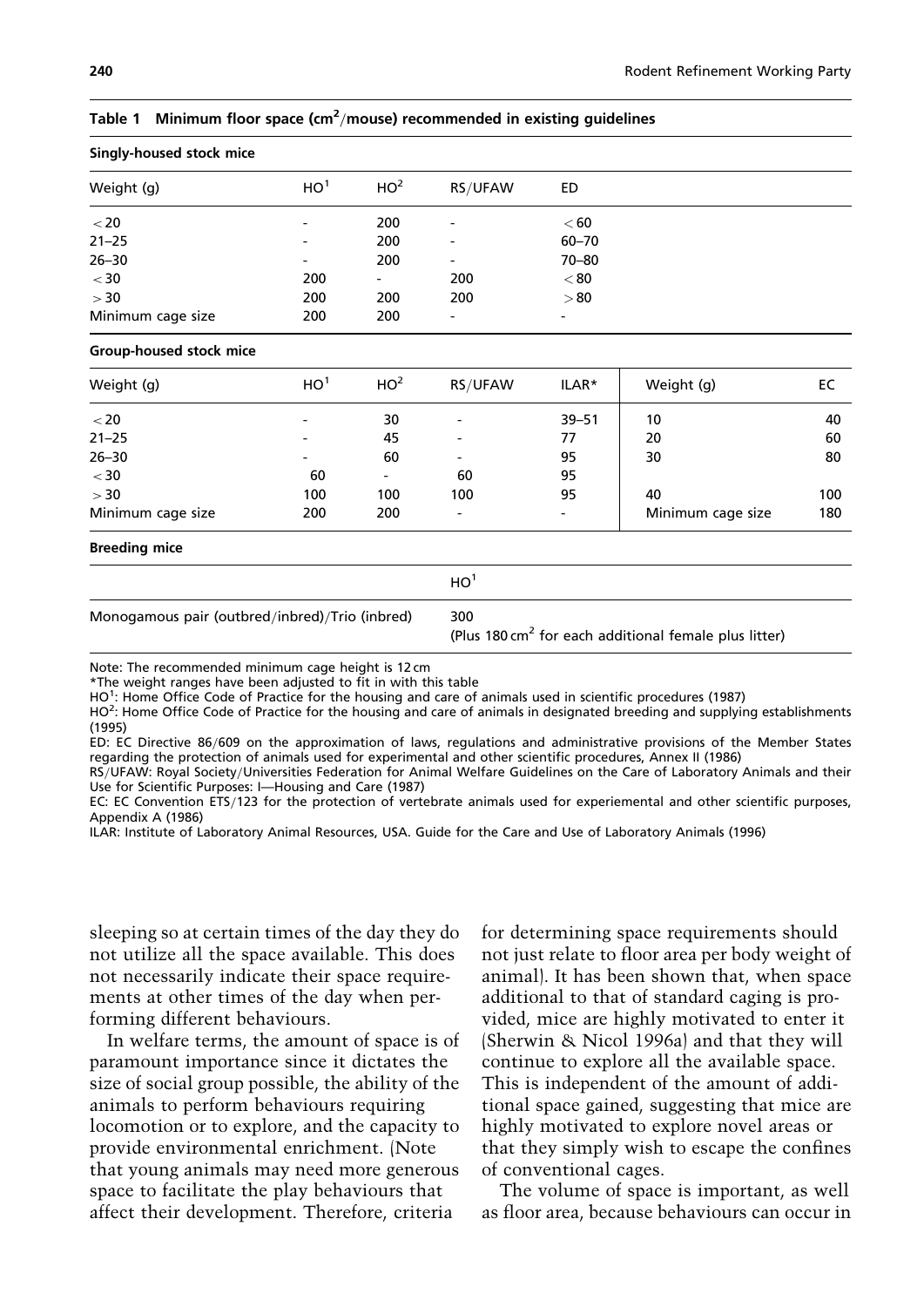three dimensions—mice readily climb up and down vertical surfaces (e.g. wire mesh) if these provide sufficient holds. Greater volume also allows provision of additional enrichment. It can be increased by increasing the height of the cage and structuring the environment by providing surfaces (e.g. shelves), climbing facilities, or furniture to enable the animals to utilize the space. However, height should not be unduly increased without providing access to the cage lid, since mice frequently hang from the bars and this behaviour would be thwarted. One low-cost option for routinely providing more space for mice is to house them in large (vacant!) rat cages. The lids need to fit properly to guard against escape. The mesh size should be checked to ensure there are no gaps large enough for mice to push their heads through as they may become trapped.

In the absence of a recognized optimum size, the important point is the interaction between the space, the structure of the cage, the animals, and the enrichments provided. Thus, both the quality and quantity of space should be considered. For example, welfare might be improved only marginally, or even be compromised, if mice are provided with increasing amounts of empty space since this may stimulate territorial aggression among males. Cage size should therefore not be increased without increasing cage complexity.

# Recommendations:

- Consider cage sizes given in current guidelines as minimal and provide additional space wherever possible. The aim should be to provide cages large enough to allow inclusion of enrichment so that animals can perform a wide range of different behaviours.
- Cage sizes should be considered in threedimensional terms, i.e. floor area and volume, and in terms of quality as well as quantity of space.
- Floor area per body weight per animal should not be the sole criterion for determining space requirements as young animals may need more room for play.
- Increased height, and hence volume, is useful but not without provision of access

to the lid of the cage and without providing structures to allow the extra volume to be utilized.

 Research to determine an optimum practical cage size is required.

# 4.1.3 Cage floors

The cages in common use have either solid or grid (mesh) floors. The latter are commonly used in toxicology studies (Hubrecht 1995). They enable faeces and urine output to be observed, and prevent animals from being in contact with, and ingesting, bedding material and minimize coprophagia. (Mice will eat faeces directly from the anus so the latter is ineffective.)

Solid floors allow for the provision of a substrate, grid floors do not. The latter facilitate cleaning but they do not enable animals to carry out many of their normal activities and may cause health problems, for example pressure sores in susceptible animals (Hubrecht 1995) and urological problems in male mice (Everitt et al. 1988). Mice seem to prefer a solid resting area and when given a choice they spend more time on solid than grid floors (Blom  $et$  al. 1996). An important finding is that mice avoided defecating and urinating on the preferred floor—when offered a choice between a solid-floored bedded cage area and an area with a wire mesh base, they deposited urine and faeces on the mesh (Blom 1993).

For these reasons the actual need to use grid floors should always be questioned and the possibility of providing at least some area of solid floor examined. Partial solid/grid floors, however, need careful design if they are to accommodate a substrate.

# Recommendations:

- Solid floors should be used rather than grid floors. The latter should not be used unless there is a good scientific reason, and then only for the minimum period consistent with the scientific objectives.
- Mice should always be provided with a solid-floored area for resting/sleeping.

# 4.1.4 Bedding and nesting material Provision of bedding is important in welfare terms for several reasons. It satisfies a variety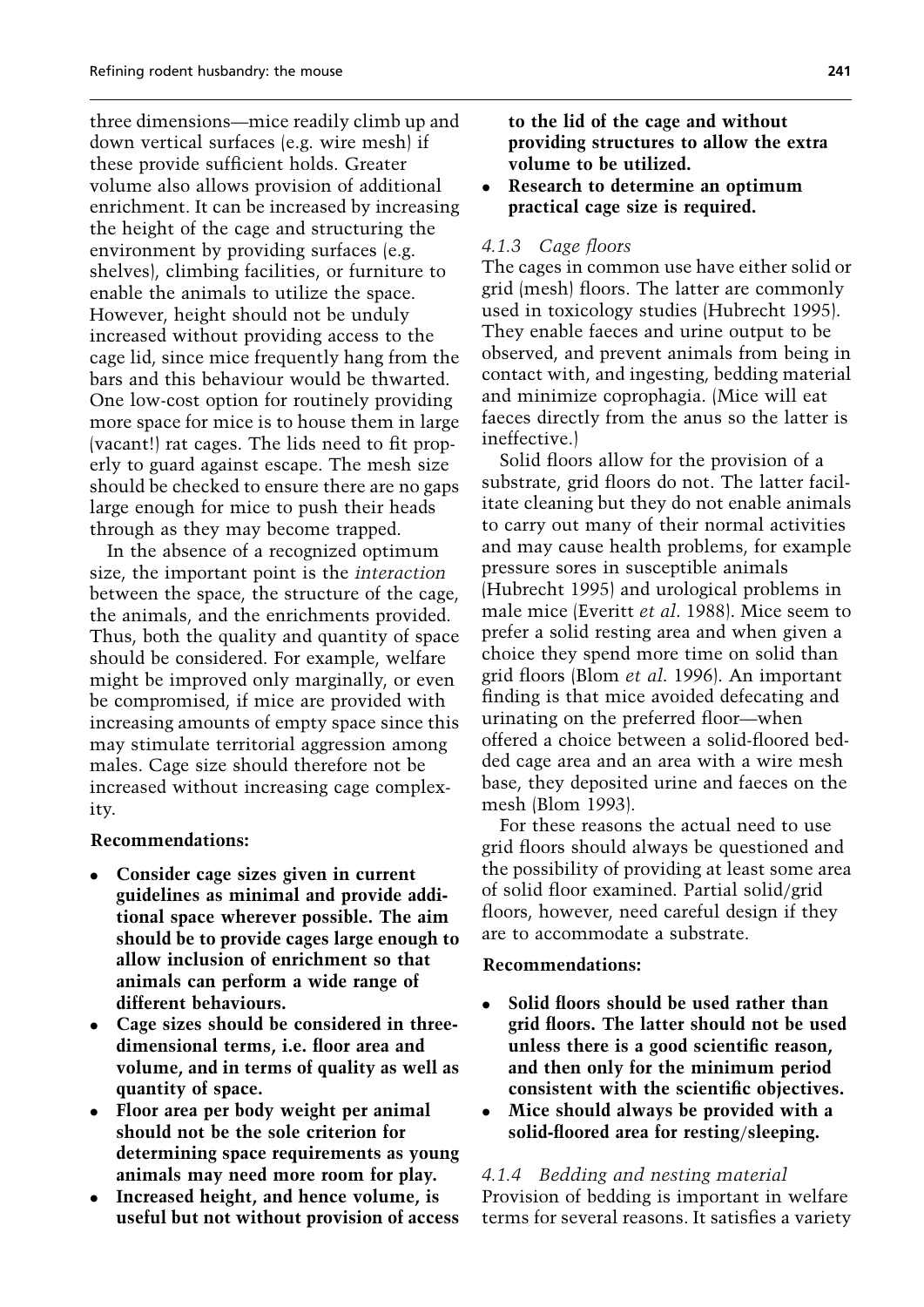of behavioural needs-all laboratory rodents spend considerable time manipulating bedding and nesting material, creating tunnels or burrow systems if the depth and consistency is sufficient—and it allows the individual to determine its own micro-environment. It can thus considerably increase cage utilization and is an easy, economical and highly bene ficial form of environmental enrichment.

Provision of nesting material is important because mice are strongly motivated to use it (Van de Weerd et al. 1998a) and build nests whenever possible, not only during breeding activities, but also to regulate temperature and light levels (i.e. to provide shade). It is therefore essential to provide nesting material in transparent cages. Nest building also enables mice to hide and retreat from conspecifics (Brain & Rajendram 1986, Van de Weerd et al. 1997).

Bedding material Good bedding materials include: wood chips, cellulose-based chips, and shredded filter paper. Fine sawdust is not suitable; it cannot be manipulated and particles can cause preputial, eye and respiratory problems. Mice prefer loose materials (Sherwin & Nicol 1996b)-preference tests have shown that when given a choice between combinations of a substrate of wood chips, shredded filter paper or sawdust on wire mesh and solid floors, they preferred the paper substrate.

Materials of larger particle size and shredded or shreddable paper are more appropriate for use on partial grid floors. There is also evidence that mice prefer such materials as they can be used to create nests as well as for burrowing (Rajendram 1984, Blom 1993). Their preferences may also be influenced by the different intensities of sound, including ultrasound, produced by different materials when they scrabble in them (Blom et al. 1996).

Over-provision of some kinds of materials, together with the digging activities of the mice, can result in the bedding building up under the water bottle or automatic drinking valve and this can flood the cage. The advantages of bedding clearly outweigh this disadvantage and careful monitoring will in any case minimize the problem. The aim

should be to maximize use of bedding materials without causing flooding.

Nesting material Materials that can be used specifically for nest building are hay, straw, clean shredded paper, paper tissues and wood chips. Paper strips have also been used for this purpose with great success. Paper towels or tray papers can be left on the cage top and the mice will quickly pull the sheet through the bars, chew it into pieces and use it for nest building. It has been shown that mice will operate a lever to obtain such material (Roper 1973).

Nesting material preferences and behavioural responses to the material provided differ between strains (Van de Weerd et al. 1997).

Only certain types of material will be suitable for newborn young and hence lactating animals. In breeding cages it is important to avoid materials like cotton wool, wood wool or shredded paper that might become entangled around the legs, tails or bodies of neonates and cause injury (Rowan & Michaels 1980). Material which readily absorbs moisture should be avoided. It can stick to the pups, absorbing fluids from their skin surface, causing dehydration and death.

# Recommendations:

- Bedding material is essential for all mice.
- Bedding should be provided in sufficient quantities to allow the animals to manipulate their environment and microclimate. A thin layer of substrate as a base is not adequate on its own.
- Bedding and nesting material provide an easy, economical and highly beneficial form of environmental enrichment which considerably increases cage utilization. Good materials are of large particle size and include wood chippings, shredded paper or paper tissues. Provision of paper for shredding also provides animals with something extra to do.
- Nest building material for breeding mice should be such that pups do not become entangled in it. For example, cotton wool is not suitable. Do not use highly absorbent materials.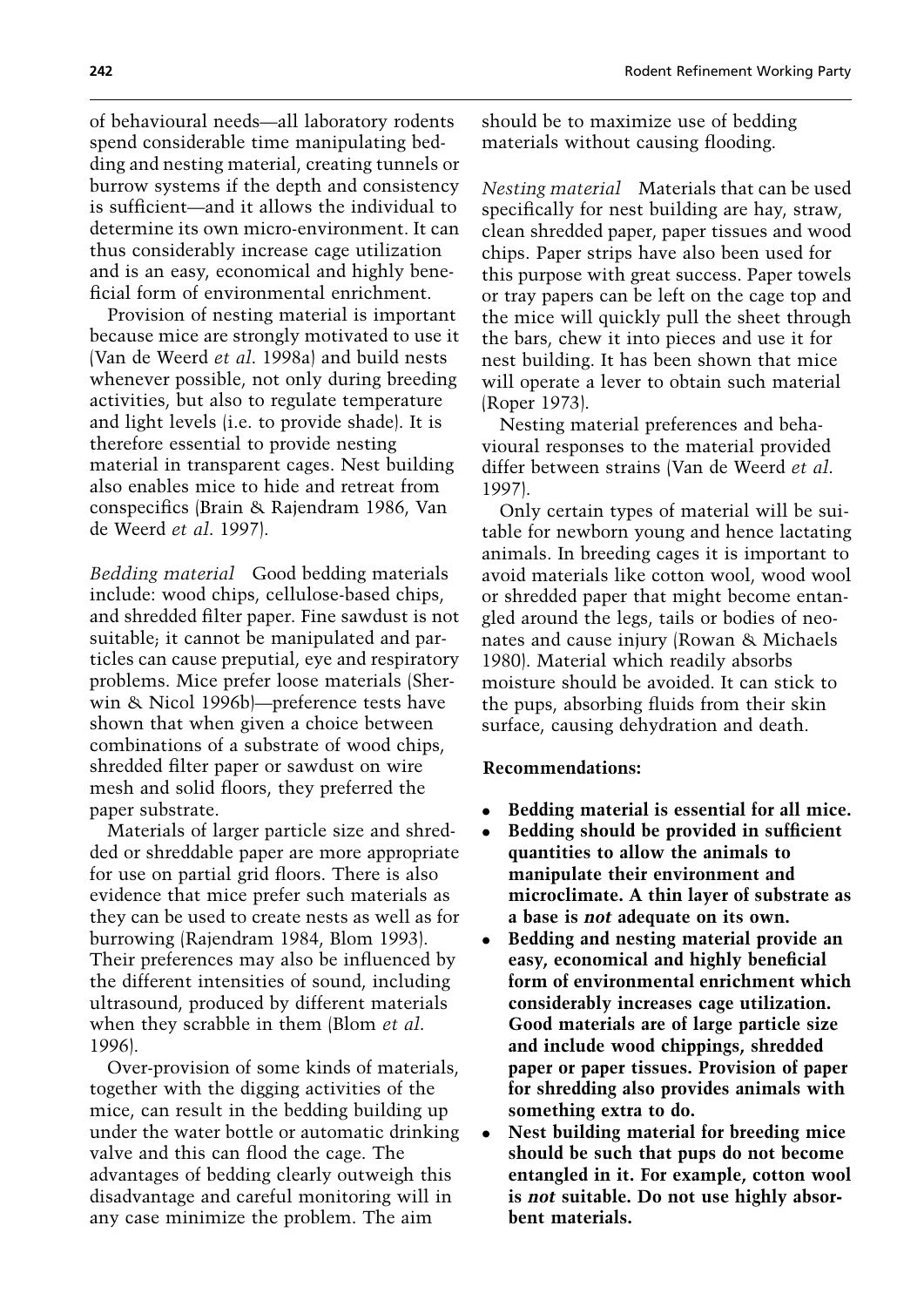# Bedding and nesting material should be uncontaminated and non-toxic.

#### 4.1.5 Cage additions

There is considerable scope for providing additions (e.g. tubes, shelters) within cages which will encourage activity within the central areas, and increase the opportunity for exercise. The inclusion of different sorts of additions enables different areas to be used for different behaviours so increasing the range of behaviours that can be expressed. It has also been demonstrated that mice reared in an enrichment environment (with wheels, tunnels and toys) possess more hippocampal neurons than litter mates reared in standard cages with no additions. It is likely that these extra neurons contribute to the enhanced performance in spatial learning tasks displayed by the 'enriched' mice compared to the controls (Kempermann et al. 1997). It is important to monitor additions to ensure that they do not cause any problems and to evaluate their benefit

Baffles and barriers Mice attempt to divide their cages into separate areas for defaecation, feeding, resting, urination and food storage. Although these divisions may be based on odour marks rather than physical divisions, provision of partial barriers within the cage may be helpful to facilitate this behaviour. It increases the complexity of the environment and might also increase the size of the cage as perceived by the mice.

Vertical partitions appear to reduce fearful or anxious behaviour in a novel environment in some strains of mice (Boyd & Love 1995). They may be superior to horizontal partitions—perhaps they represent burrows or satisfy light-related wall-seeking behaviour. Both opaque and transparent partitions have been used to similar effect (Chamove 1989). There are a number available commercially.

Shelters and retreats Mice will use structures such as tubes, cans and empty water bottles for hiding or sleeping in, and in some strains, as latrines. Cardboard tubes are particularly versatile in that they provide opportunities for climbing, chewing and manipulation. There is also some evidence

that mice seek refuge in tubes or other retreats during attempted capture or on being startled. Short tubes can therefore be useful for subject removal.

The structure of any insert is important since, for example, inserts with only a few openings might increase aggression among male mice (e.g. Haemisch et al. 1994).

The effect of different materials or design varies between strains. For example, some strains of mice will distinguish between nest boxes made of different materials (Van de Weerd et al. 1998b, in press) or differing in shape (Buhot-Averseng 1981), while other strains do not indicate a preference for particular designs of shelter or tube or for opaque or transparent tubes (Sherwin 1996).

Carefully designed cage additions can be used in toxicity studies—an opaque or red (i.e. opaque to the mouse) plastic shelter would provide an easily cleanable environmental enrichment item. Enrichment is even possible in metabolism cages. McSherry (1997) demonstrated that a variety of cage furniture including a shelf, box and pipe could be used in metabolism cages without affecting urine collection.

All cage additions need to be non-toxic, easy to clean or disposable.

#### Recommendations:

- $\bullet$  Provision of additions such as baffles, barriers, shelters and retreats within cages is recommended since this increases the range of behaviours by allowing different areas to be used for different behaviours.
- The structure of cage additions should not be such as to increase aggression. Enough shelters or retreats, or openings to single structures, should be provided to prevent any associated aggressive behaviour.
- All additions need to be non-toxic and easy to clean or disposable.
- All additions should be monitored in use to ensure there are no harmful effects to the animals.

#### 4.2 Nutritional enrichment

Food variety can be used to enrich the lives of mice by providing different tastes and textures. In addition, different foods are handled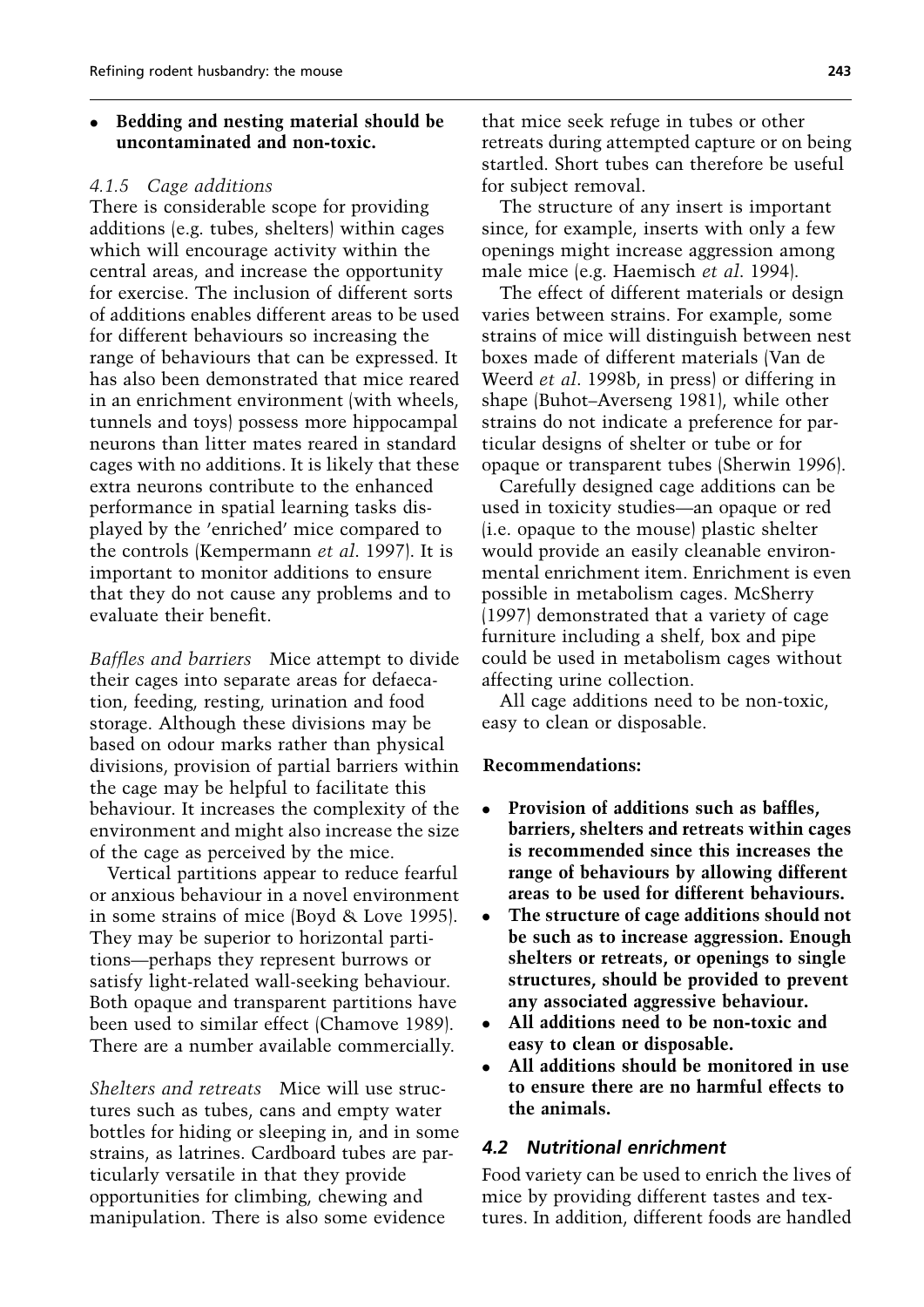in different ways which can increase the diversity of behaviour.

Expanded diets are generally considered to be more palatable than pelleted diets, possibly due to the differences in texture and flavour. Seeds, fresh vegetables, fruit, and bread all provide variety and can be incorporated in small quantities. However, the effect of any variations in diet must be monitored to ensure there are no adverse effects to the animals (such as failure to gain weight or nutritional problems) or to the science. For example, the results of behavioural experiments could be modified because diet can affect odour cues (Brown & Schellinck 1992).

Getting mice to 'work' for food may also have an enriching aspect. Furthermore, in nature, seeking food is one reason for animals to exercise—the ease of obtaining food in cages can consequently inhibit general activity. This, combined with ad libitum feeding means that many laboratory mice suffer from obesity with a consequential decline in life span.

# Recommendations:

- Consider providing variations to the standard laboratory diet to incorporate foods with different textures and flavours. but monitor animals for adverse effects.
- Monitor animals for signs of obesity with any diet and reduce food intake if this occurs.

# 4.3 Establishing social groups

Mice are social animals and, where possible, should be maintained in stable and harmonious social groups. There is generally no problem in doing this with young animals and non-breeding females. Aggression may occur but provided that the groups are carefully set up, with suitable individuals which remain together as a group, any conflict is generally `ritualized' with animals avoiding injury. Housing males together is more of a problem, particularly with small groups of two or three (Evans & Brain 1975). Nevertheless, it is important to achieve successful group housing of males since more use could then be made of them and wastage due to the use of only one sex would be reduced.

The amount of conflict that occurs is highly strain dependent but other factors including the age of the animals, the experiences of the individual, the group size, cage size and the situation, also have a critical influence (Brain & Parmigiani 1990). Conflict may be reduced by the provision of carefully designed environmental enrichment. Close observation of the animals' behaviour is essential.

Group formation The formation of a social group is not simply a matter of adding individuals together. Each animal plays a role in the group, often dictated by its age, sex, position in the hierarchy or reproductive condition. This needs to be considered when selecting animals to form groups and when designing cages to accommodate them.

It is a good general principle to start with weanlings that know each other; if possible obtain them pre-grouped at weaning from the breeder. Single sex groups are best set up prior to puberty since levels of aggression can escalate at this time especially between unfamiliar males (Barnard et al. 1991). Groups should be established in clean cages as home cage odour cues induce residents to attack intruders in their territory, while the substrate odours of unfamiliar males can also induce aggression (Brown 1985a). Always monitor animals immediately after grouping and when regrouped after cleaning.

The maximum group size is partly determined by the cage size and the project design as well as by the age of the animals. In very small groups (especially two males) there may be an excessive amount of stress on the subordinate(s). Group sizes and constitution should be kept consistent; hormonal measurements confirm that altering these is more stressful than keeping them constant. It is poor practice to set up established groups and then keep moving the animals around.

Mice do not adapt well to repeated changes of social partners and post-breeding mice (especially males) should not generally be reintroduced to same-sex cage mates (Brain & Bowden 1978).

# Recommendations:

 Mice should be kept in stable harmonious groups wherever possible. The number of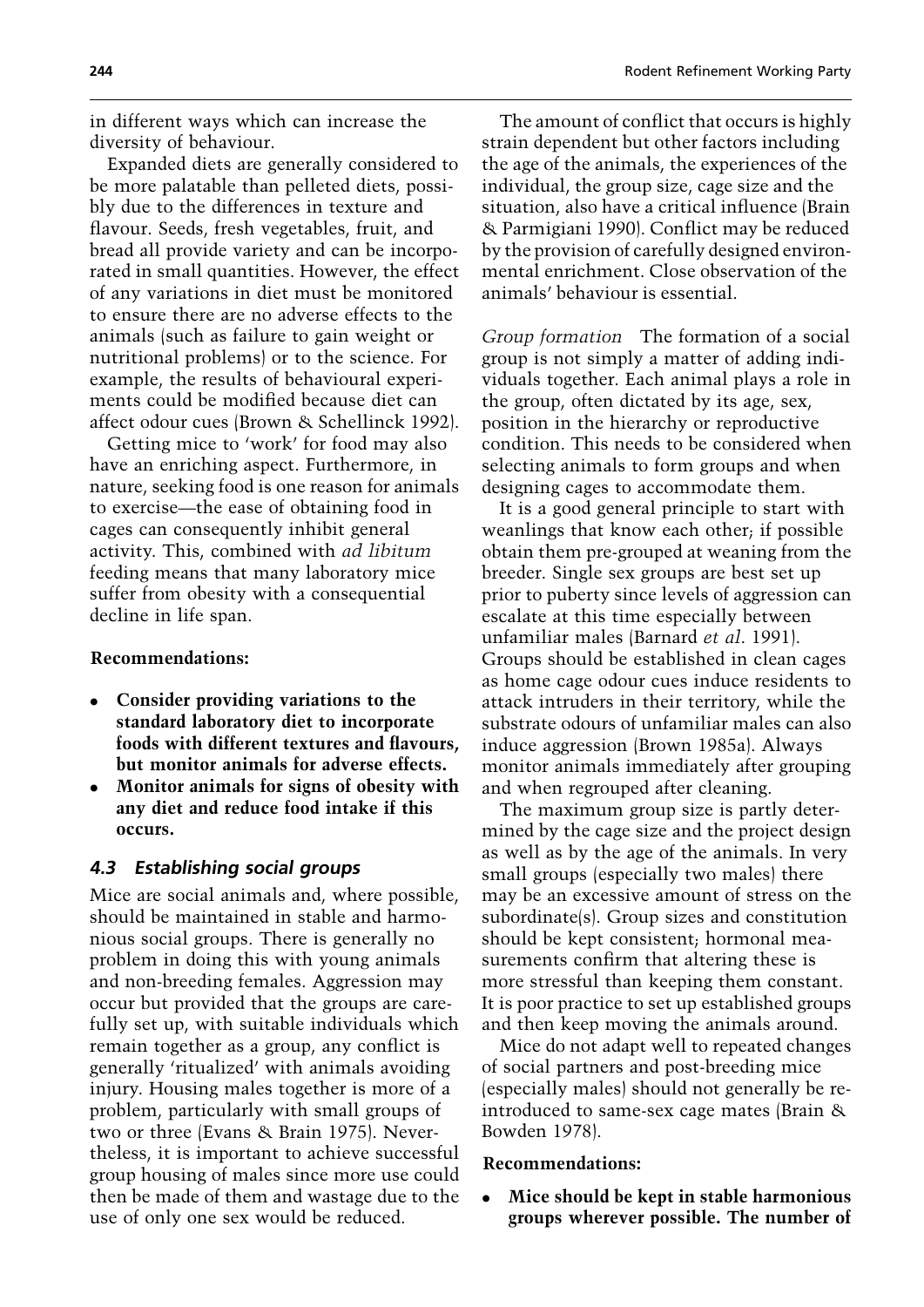animals per group depends on factors such as their age, the cage size and the provision of environmental enrichment.

- Be aware that some strains are more aggressive than others and that many factors can influence the amount of conflict. Seek advice before setting up groups.
- Use young animals to establish the group preferably grouped at weaning by the breeder.
- Do not move animals around between groups once they are established. Try to keep both group size and composition consistent.
- Monitor groups for signs of aggressive behaviour and injury particularly after initial formation and cleaning cages.

# 4.4 Cleaning and odour cues

There are two conflicting pressures—the need to clean cages for hygiene and health, and the need not to disturb scent marking patterns too frequently.

With respect to hygiene, some mouse diseases and infections are exacerbated by atmospheres high in carbon dioxide and ammonia. The build-up of ammonia can vary with the strain and age of animals and in different parts of the cage, for example under the food hopper (Eveleigh 1993). Continual exposure to wet bedding is also detrimental to animal health. Cleaning, however, disturbs scent marking patterns and this stresses mice and may even produce transient conflict in group-housed males. This response may also be influenced by strain, sex and environmental factors including lighting, noise and relative humidity.

As a general rule, it is important not to over-clean cages and to make the cleaning process as consistent as possible. For example, do not wear strong scents as unusual odours can stress mice. The frequency of cleaning depends on factors such as the cage size and stocking density, the degree of soiling and levels of ammonia, and whether the animals are breeding, stock or on procedures. One firm rule is that animals should always have dry bedding. As a guide, for practical purposes, a clean-out frequency of once per

week for the standard stocking densities in use is generally adequate.

A variety of clean-out procedures are currently used in different laboratories. These include:

- (a) put the animals in a new clean cage and give them fresh bedding;
- (b) put the animals in a new clean cage with 90% clean and 10% old bedding;
- (c) retain the old cage and replace all bedding;
- (d) retain the old cage and remove soiled areas.

There is no definitive opinion as to which is the best method and this is clearly an area where more research is needed. It will depend on the individual animals and the situation. In order to decide the best cleaning procedures, it is helpful to understand the interaction between odour cues and social responses. This has been studied by Gray and Hurst (1995) who found that replacing all sawdust but retaining the uncleaned cage base and top (point (c) above) provoked maximum aggression within groups of males. This is almost certainly because it removes the substrate cues used to recognize current group members (Hurst et al. 1993) but retains the home cage territory cues. The effect of retaining some of the sawdust ((b) & (d) above), was not tested. However, substrate odour cues are important in maintaining tolerance (Hurst et al. 1993) and if the odour of one group member is selectively 'removed' from the shared substrate he is targeted for attack as if he has dispersed from the group. The observation that retaining some bedding reduces aggression is therefore to be expected.

The feeling of the Working Group was that strategy (a) above can be used for all stock and is the best method for aggressive males. Strategies (b), (c) and (d) are all appropriate for breeding animals. It is especially important not to disturb females and their litters too much as this may result in mismothering or cannibalism, and because neonates are especially susceptible to stress. Therefore, avoid cleaning cages in the first week of the new litter. Whatever method is used, it is important to monitor animals after cage cleaning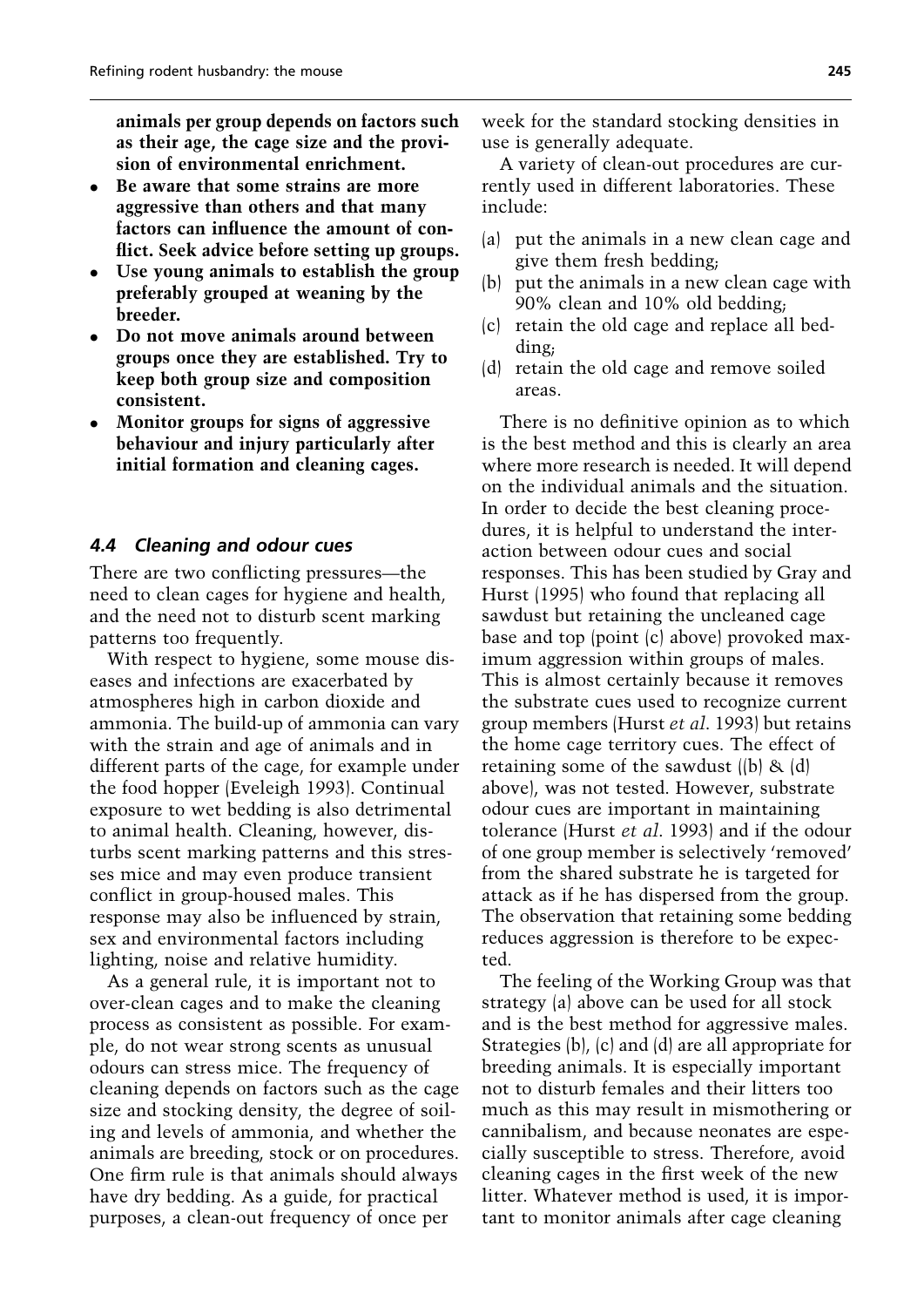for increased stress, e.g. fighting behaviour.

# Recommendations:

- Animals should always have dry bedding.
- Do not over-clean cages and make husbandry procedures as consistent as possible.
- Always monitor animals for increased aggressiveness after cage cleaning.
- Minimize disturbance to breeding females and their litters.

# 4.5 Housing rats and mice in the same room

As a general principle, keeping mice in the same room as rats is not recommended because the latter are their natural predators (Draghi & Brain 1993). There may be exceptions where animals have become habituated to each other, e.g. in some breeders' colonies.

# 4.6 The laboratory environment: lighting, temperature, humidity, noise

Details of approved conditions are given in the various publications, e.g. Home Office Codes of Practice (Poole 1987, Home Office 1989 & 1995, National Research Council 1996). Lighting and noise are particularly important in the case of mice and therefore further details are included here. Some strains have specific requirements (e.g. nude and ob-ob mice may have problems with thermoregulation) and it is important to be aware of these.

# 4.6.1 Lighting

Lighting is important both because it affects activity cycles—the importance of light to dark cycles in regulating circadian rhythms and stimulating and synchronizing breeding cycles is well documented (Clough 1982) $$ and because it can cause retinal damage particularly in albino animals. A daily cycle of 12 : 12 is usual. Since mice are most active at night, consideration should be given to having the dark period during the working day, starting at 15:00 h or 16:00 h, and using red light (e.g. as provided by 40 or 60W red bulbs or red fluorescent light strips) for monitoring.

Light levels within the cages are more important than the light level in the room. The distribution of cages in the racks and the room itself therefore needs to be considered since the top racks will be exposed to quite intense light and associated heat. This can be avoided by fitting baffles, e.g. a metal sheet, or shaded tops over the top cages. Animals should be given the opportunity to withdraw to shaded areas within the cage, for example by provision of adequate bedding/nesting material. This is especially important for breeding animals and for those housed in transparent cages.

More use should be made of subdued lighting for monitoring purposes. However, it is also important to ensure an adequate minimum light level for appropriate routine husbandry practices, clinical inspections and for staff safety.

# Recommendations:

- Keep light levels low in general, but allow enough light for routine husbandry, inspection and safety. Use red light for night-time inspection.
- Protect the top rows of cages from excess light.
- Provide shaded areas and nesting material in cages.

#### 4.6.2 Noise

Mice have a broad range of auditory sensitivity and loud sound can affect them adversely during their development and throughout their lives. Juvenile animals can become sensitized to loud sound including ultrasound, which can increase the incidence of convulsive behaviour in response to sound, later in life. Some strains of mice (e.g.  $DBA/2$  are especially sensitive in this respect (Gamble 1982). The noise levels in some animal units can therefore cause stress and may interfere with communication with conspecifics, e.g. between mothers and offspring.

High levels of sound can be produced during routine maintenance. Ultrasound is produced by cleaning devices, pressure hoses or running taps (Sales et al. 1988) and computer monitors. The latter are commonly used in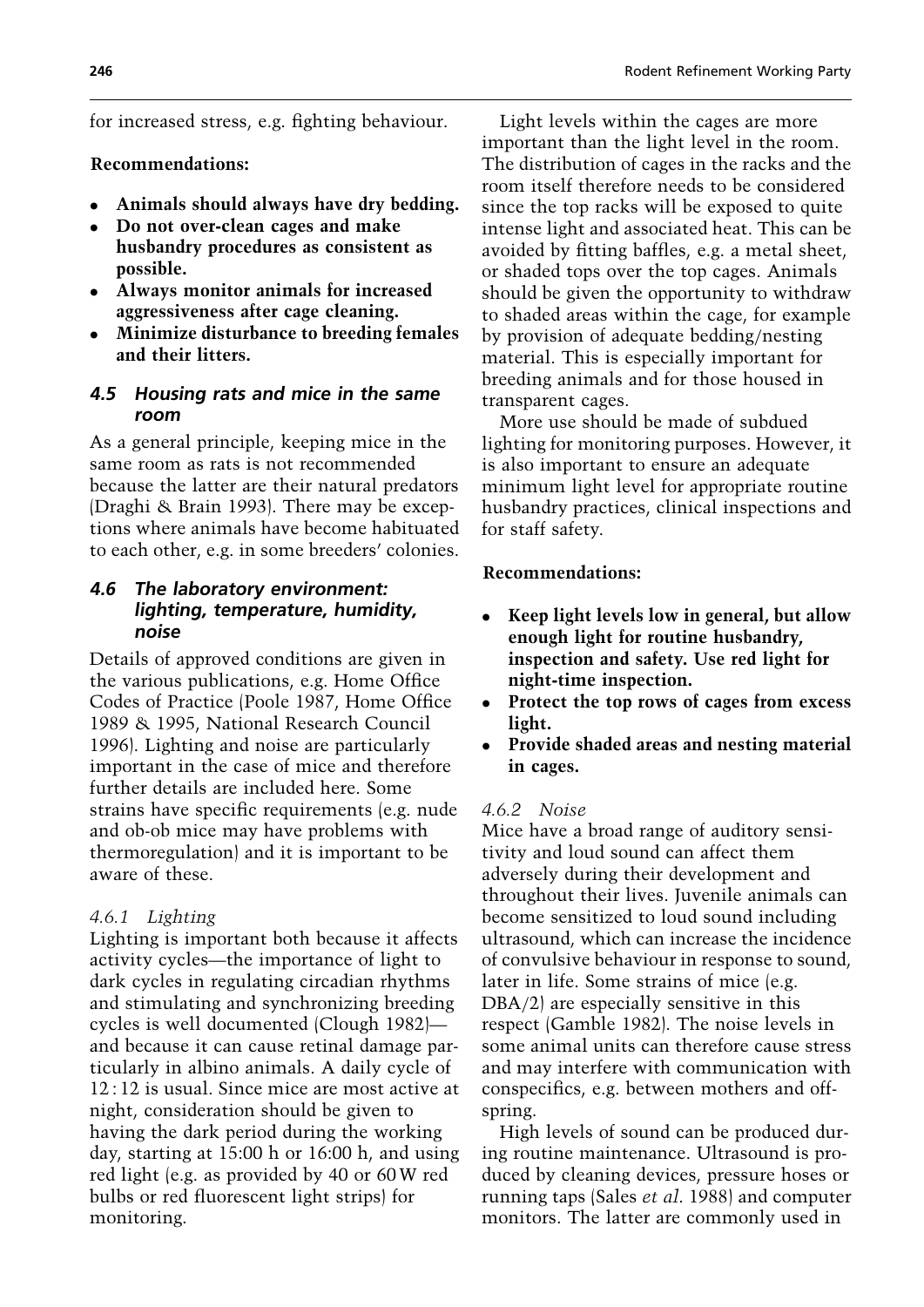the presence of mice but it is preferable to put them outside the animals' room or screen them, e.g. with a thick piece of polystyrene or foam rubber.

Alarm systems, telephones and door bells within rodent facilities should be designed to operate at frequencies less audible to the rodent ear, e.g. below 500 Hz. No upper limits for levels of ultrasound have yet been identified, but it is preferable to keep levels as low as possible. The incidence of ultrasound can easily be assessed using a commercially available bat detector covering frequencies between 20 and 100 kHz (Pye 1983).

It has been suggested that a constant background noise (e.g. radio music) has benefits in making animals less jumpy and easier to handle although there appears to be no scientific evidence for this. Music provides background disturbance of a mild nature, and may thus minimize the disturbing effects of sudden noises. It could, however, stress some animals and in any case should not be too loud. It is possible that radios have more enrichment value for humans than animals, but if this leads to more satisfied personnel it is also likely to have beneficial consequences for the animals.

#### Recommendations:

- Keep noise, both audible and ultrasound, within the animal unit to a minimum and avoid sudden loud disturbances. Radios should not be too loud.
- Equipment producing ultrasound (e.g. computers) should be well screened, or preferably used outside the animal rooms.

# 5 Health and quarantine

The aetiology, effects and control of diseases of the laboratory mouse are the subject of numerous standard texts, e.g. Foster et al. (1982), Poole (1987), Laber-Laird et al. (1996) and National Research Council (1996), from where specific detailed information can be obtained.

Husbandry should aim to maintain animals in the highest standards of health, to minimize incidents of overt clinical disease, zoonotic risk to humans and interference with experimental results. It is important to obtain animals of high health status and to prevent compromise of their health within the animal facility. This involves good hygienic practices. A period of quarantine is recommended for any incoming animals which may pose a risk to existing stocks.

Since disease affects health and welfare, it is recommended that regular health surveillance is carried out involving, for example, clinical examination and microbiological monitoring, as deemed appropriate in consultation with the establishment veterinarian. Recommended health monitoring schemes have been published for experimental animals (Federation of European Laboratory Animal Science Associations 1996) and for those used for breeding (Laboratory Animal Breeders Association 1993). An animal's susceptibility to disease can be increased by stress. Stereotypic behaviour, e.g. repetitive circling, bar chewing (see Section 3.3) may be a sign of an inadequate environment. Refinement of husbandry practices may help minimize stress and thus susceptibility to disease. However, care must be taken when providing environmental enrichment, that this will not cause injury or disease to the animals, e.g. from physical damage or by the introduction or transmission of infection.

# Recommendations:

- Obtain animals of high health status.
- Regular health surveillance should be carried out involving, for example, clinical examination and microbiological monitoring as deemed appropriate in consultation with the establishment veterinarian.
- Care should be taken that anything introduced into the cage cannot injure the animals or introduce infection.

# 6 Catching and handling

Information on catching and handling mice is available from a number of sources (Poole 1987, Institute of Animal Technology 1991, The Biological Council 1992).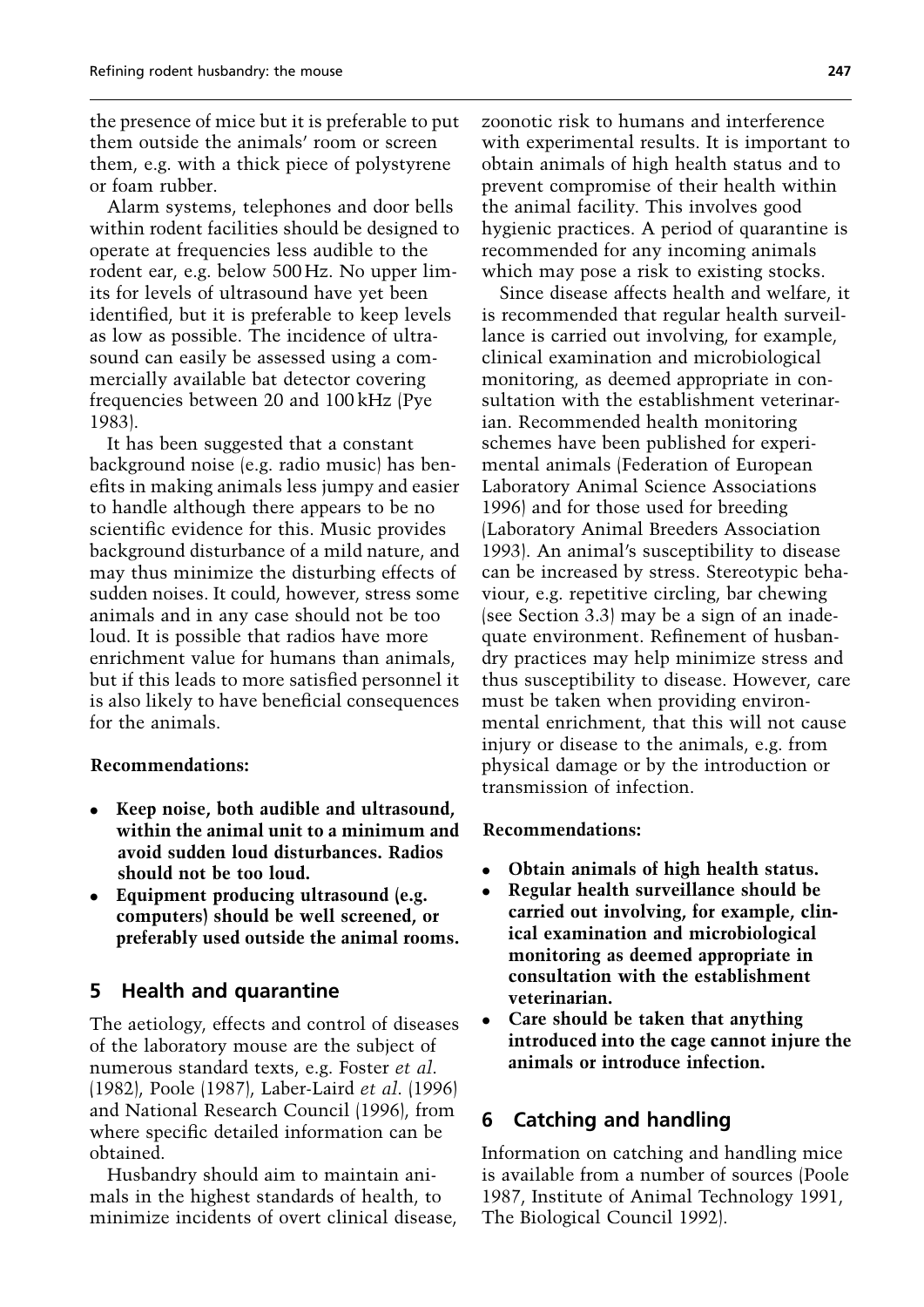These are potentially highly stressful procedures (Porter & Festing 1969, Kramer et al. 1993) and staff should be trained by experienced handlers who can demonstrate methods that reduce the risk of injury and stress to the animal and the handler.

Catching animals can be facilitated by some environmental enrichment objects, e.g. tubes, but care should be taken that such objects do not make the procedure more dif ficult. It is necessary to strike a balance between the animals' and the users' needs. Providing a complex environment only to tear it apart chasing the animal around in an attempt to catch it could be very stressful.

Handling must be carried out in a firm, confident and gentle manner, with care being taken to limit restraint to restriction of movement without crushing or squeezing the animals. Transferring animals between cages should be done carefully. Some facilities use rubber-ended forceps or photographic print tongs, picking the animals up by the base of the tail. This may be less threatening than a human hand and can make it easier to separate and catch individuals. When handling experimental animals, prior knowledge of any experimental procedures that the animal may have been subjected to is essential, especially if it impedes the way in which the animal may be lifted, handled or restrained.

There is debate about whether it is more stressful for mice to be handled little, or often. This, in part, depends on the situation. In some circumstances, for example with breeding females or when studying animal behaviour, it may be better to leave the animals alone provided that they can be observed satisfactorily. However, frequent sensitive handling has the advantage that it allows closer observation of animals and any problems can be detected early. It may provide a form of enrichment, especially for single-housed animals who may enjoy a period of socialization. For animals used in procedures, regular handling (at least daily) can also be beneficial in that it conditions animals and may enable subsequent procedures to be undertaken more easily, thereby reducing any associated stress. This in turn

can have a beneficial effect on results and reduce wastage.

# Recommendations:

- Handling must be carried out in a con fident, firm yet gentle manner and staff should spend time becoming competent in this.
- Before handling animals which have undergone procedures, check whether the nature of the procedure has affected the way the animal can be handled so that the potential for additional distress can be avoided.
- Judicious use of environmental enrichment objects can make catching easier and less stressful for the animals.

# 7 Identification

The size and similarity in appearance of mice means that identification of individuals is difficult and there is currently no non-invasive method of permanently marking them. Before using any procedure always establish whether identification of individuals is really necessary, or whether it is sufficient to identify animals according to the cage of origin. Non-invasive methods are advised for pre-weaned animals.

# Non-invasive semi-permanent methods

- Marker pens: one application, e.g. a circular band at varying positions on the tail, can last for up to 3 weeks depending on the extent of grooming and whether the animals are group housed.
- $\bullet$  Hair clipping: this will last from 2–6 weeks.
- Hair-dye: provides more long-term identification.

The potential toxicity of marking substances must always be considered.

Permanent methods It is better to use noninvasive methods wherever possible. Note that it is the policy of some journals not to publish results where injurious methods of identification have been used. Permanent marking methods should always be carried out by competently trained staff.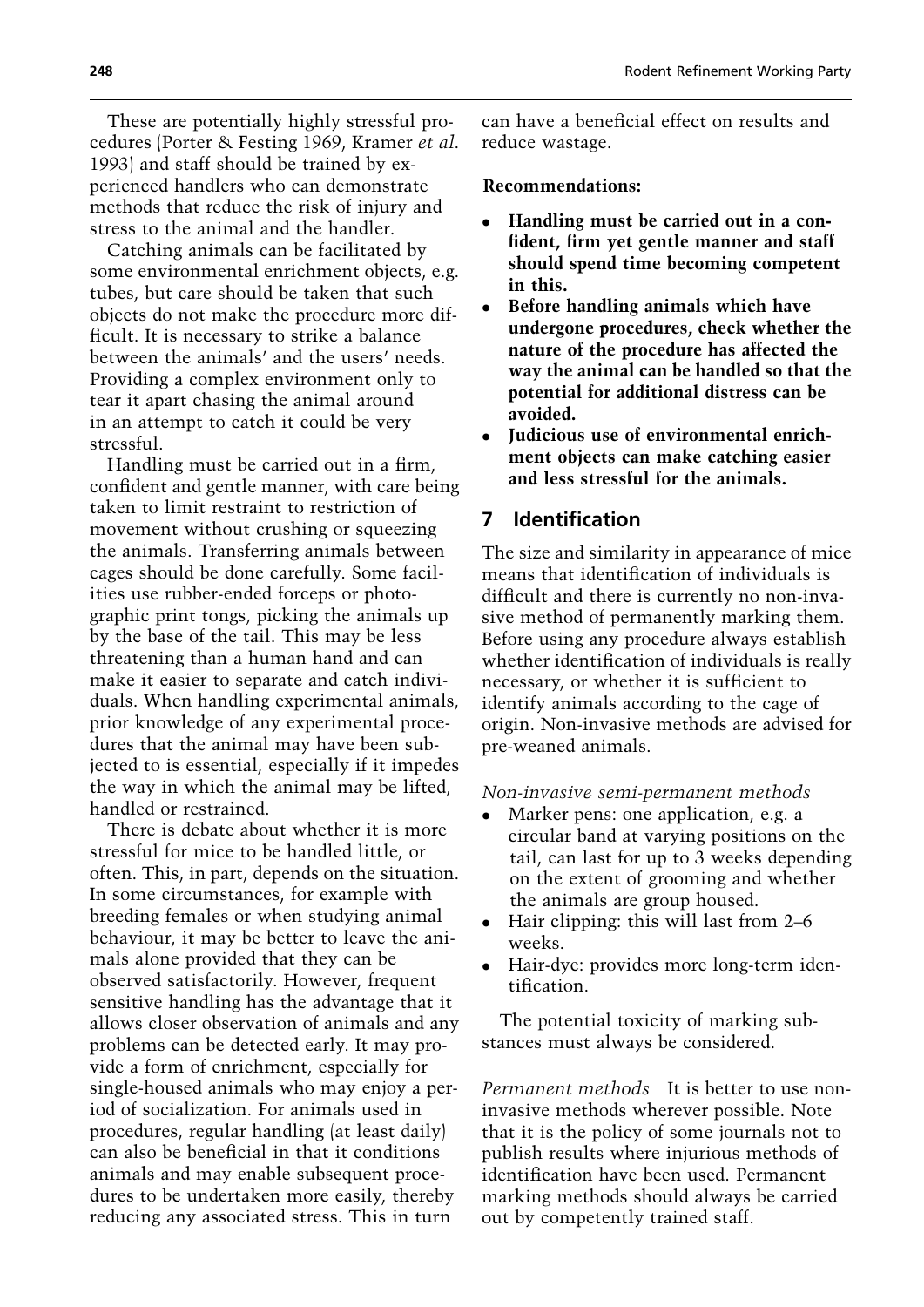- Microchipping: the most satisfactory means of permanent identification is through subcutaneous electronic implants incorporating a unique identification code detectable by a compatible reader. The implants are very small and, provided the technique is performed competently by experienced staff, cause little obvious distress. Migration of the implants subcutaneously or within the body cavity can occur, and it is therefore important both for welfare reasons and to allow recovery of the implant, that insertion is performed in the correct position, e.g. between the shoulder blades. Subcutaneous implants give no external indication of the animals' identity, which may make them unsuitable for some applications.
- Tattooing the tail: a local anaesthetic spray should be used.
- Ear-notching and punching: care should be taken to use sharp punches which do not tear the tissue.
- Ear-tags: these are small and difficult to read and might be irritating to the mice or catch on the caging.
- Freeze marking with spots of liquid nitrogen: this is useful for marking pigmented strains.

# Recommendations:

- Determine whether marking of individual animals is necessary.
- Always use non-invasive methods for neonatal animals, and other animals wherever possible.
- Subcutaneous transponder implants provide the most satisfactory method of permanent identification.
- Toe amputation should never be used.

# 8 Balancing supply and demand

An important consideration when designing experiments is the availability and delivery times of the animals required. The size of breeding colonies, and thus wastage rate (i.e. animals culled as surplus to requirement and not sold or subsequently used as breeding stock), could be considerably reduced if a

more organized approach were made to both requirements and ordering. This has both welfare and economic advantages.

Mice used in procedures are bred and supplied either in-house or by commercial establishments. The larger commercial colonies are the most efficient because of the scale and economics of their production. Smaller colonies are considerably less efficient and a wastage rate as high as 50% occurs in some establishments. This could be significantly reduced if users improved their project management. It is important to plan procedures and place orders well in advance so that breeders can plan their production to match (perhaps commercial breeders could provide incentives for forward planning). It is unrealistic, for example, to expect the less widely used strains to be available 'off the shelf' at short notice. If 6-week-old mice are required, then 10-12 weeks pre-order time is not unreasonable allowing for organization of breeding, gestation and weaning times. Recovery and quarantine times after the arrival of the animals will also need to be taken into account.

Wastage also occurs where there is a demand for only one sex of animal. The need to use only one sex should always be challenged on a scientific, rather than a 'custom and practice' basis.

Good communication about animal availability within an animal facility will further reduce wastage. If surplus stock have to be killed every effort should be used to utilize them for in vitro work or as food for zoo animals to reduce breeding specifically for these other purposes. Some commercial breeders already do this.

Before ordering animals, always make sure there is sufficient space to house them.

#### Recommendations:

- Use the supply which is likely to incur least wastage.
- Good planning of experiments to predict animal requirements as accurately as possible and in good time, and ordering accordingly is essential. Advanced planning leads to planned production and consequently less wastage.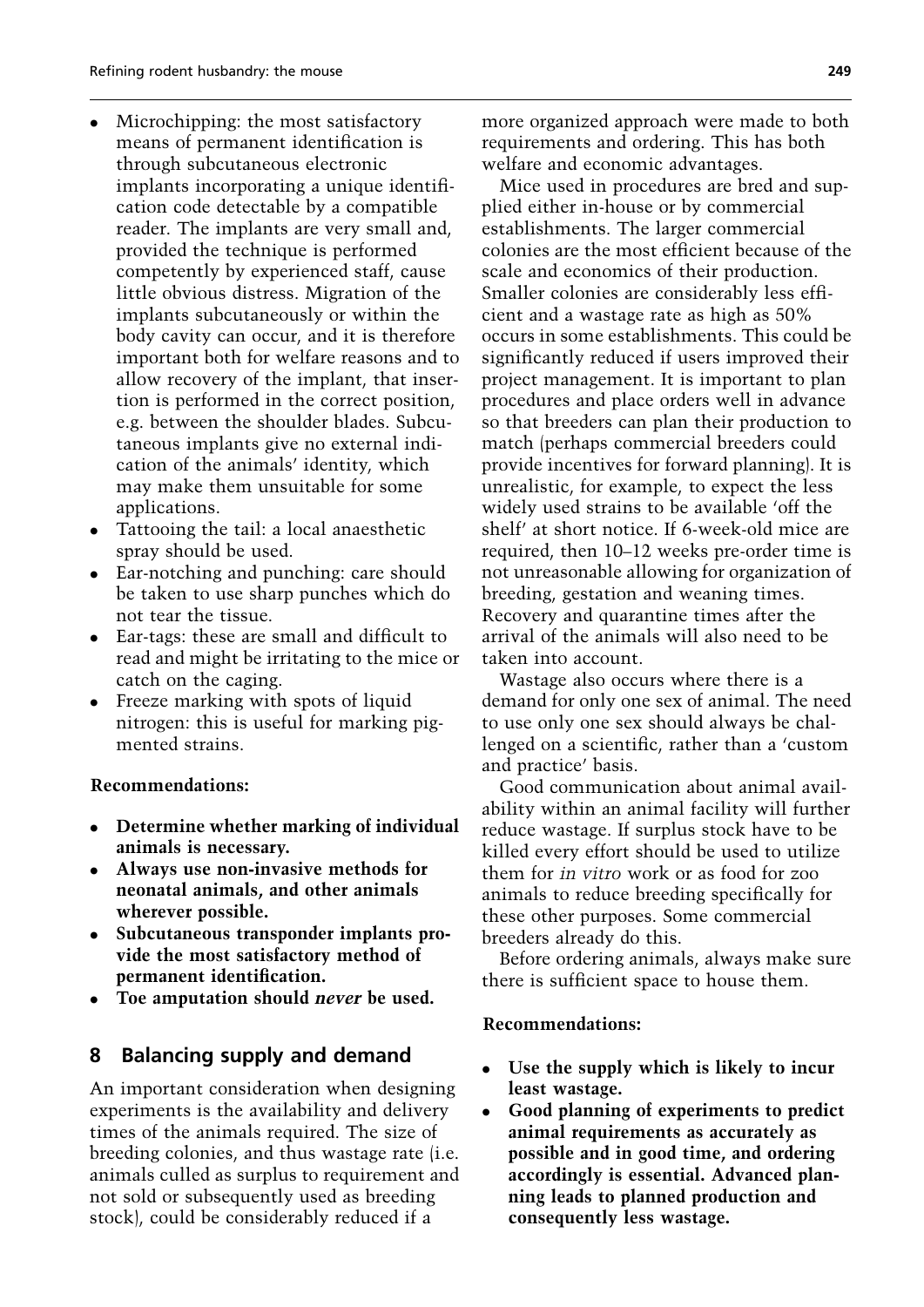- Question the scientific and practical need to use a single sex.
- Aim for a wastage rate of no more than 10%.
- Before ordering animals, always make sure there is sufficient space to house them.

# 9 Transport

Transport of animals is potentially fraught with problems, whether transportation is external (from one establishment to another) or on site (into and between animal units, buildings, floors, rooms, barrier units, isolators). Guidelines regarding transport to the establishment are provided by the Laboratory Animal Breeders Association and Laboratory Animal Science Association (1993), but there may be little or no guidance on receipt of animals and subsequent on-site transport (Tuli et al. 1995). A well defined up-to-date standard operating procedure, clearly displayed and vigorously enforced, is therefore essential. All personnel need to be clear as to their role and what is expected of them. Clear lines of communication are important with both dispatcher and receiver appraised of all relevant information.

# 9.1 Acclimatization

Transport, even short journeys, can stress an animal and disrupt its physiology (Weisbroth et al. 1977, Landi et al. 1982, Tuli et al. 1995, Van Ruiven et al. 1996) so when mice are bought in, or moved between sites or units, adequate time must be allowed for them to recover from any transport stress and acclimatize to a new environment before procedures are carried out. A minimum of 5 days should be allowed for acclimatization once animals arrive on site, longer times may be necessary depending on the needs of the strain and the nature of the journey. Twentyfour hours should be allowed after on-site transport.

The supply of food and water during transport may shorten the adaptation period and is therefore recommended (Weisbroth et al. 1977, Van Ruiven et al. 1996). Peters and Bywater (1983) give examples of how this can be done.

# 9.2 Collection and dispatch of animals to or from the site

Road transport vehicles should be appropriate for the purpose, i.e. have air-conditioning and be designated for carrying animals. Parcel vans or private cars must not be used for animal transport. Other general principles are:

- Ensure Laboratory Animal Breeders Association/Laboratory Animal Science Association guidelines are followed.
- Be prepared for problems.
- Ensure all relevant telephone numbers are accessible at all times.
- Ensure appropriate staff will be available at all times.
- Never attempt to collect or deliver rodents from airport quarantine areas without previous experience. Where feasible, pay for experts to arrange for necessary import/export permits and to collect/deliver rodents to/from the airport. Use approved quarantine collection and delivery companies.
- Ensure arrival/departure times are known in advance and contingency plans exist to cope with unforeseen delays.
- Be aware of national regulations and international guidelines (e.g. European Commission 1995, International Air Transport Association Live Animals Regulations 1997) and conventions on the transport of animals and ensure these are applied.

# 9.3 Receipt of animals

The use of general store areas for receiving animals should be avoided and for preference, a designated temperature controlled area assigned.

Deliveries should be by prior arrangement with the sender and estimated arrival times known. Unacceptable delivery times, e.g. early or late, should be clearly stated since it is unlikely that animals will be re-housed by the sender if deliveries cannot be accepted, and this could result in the wastage of ani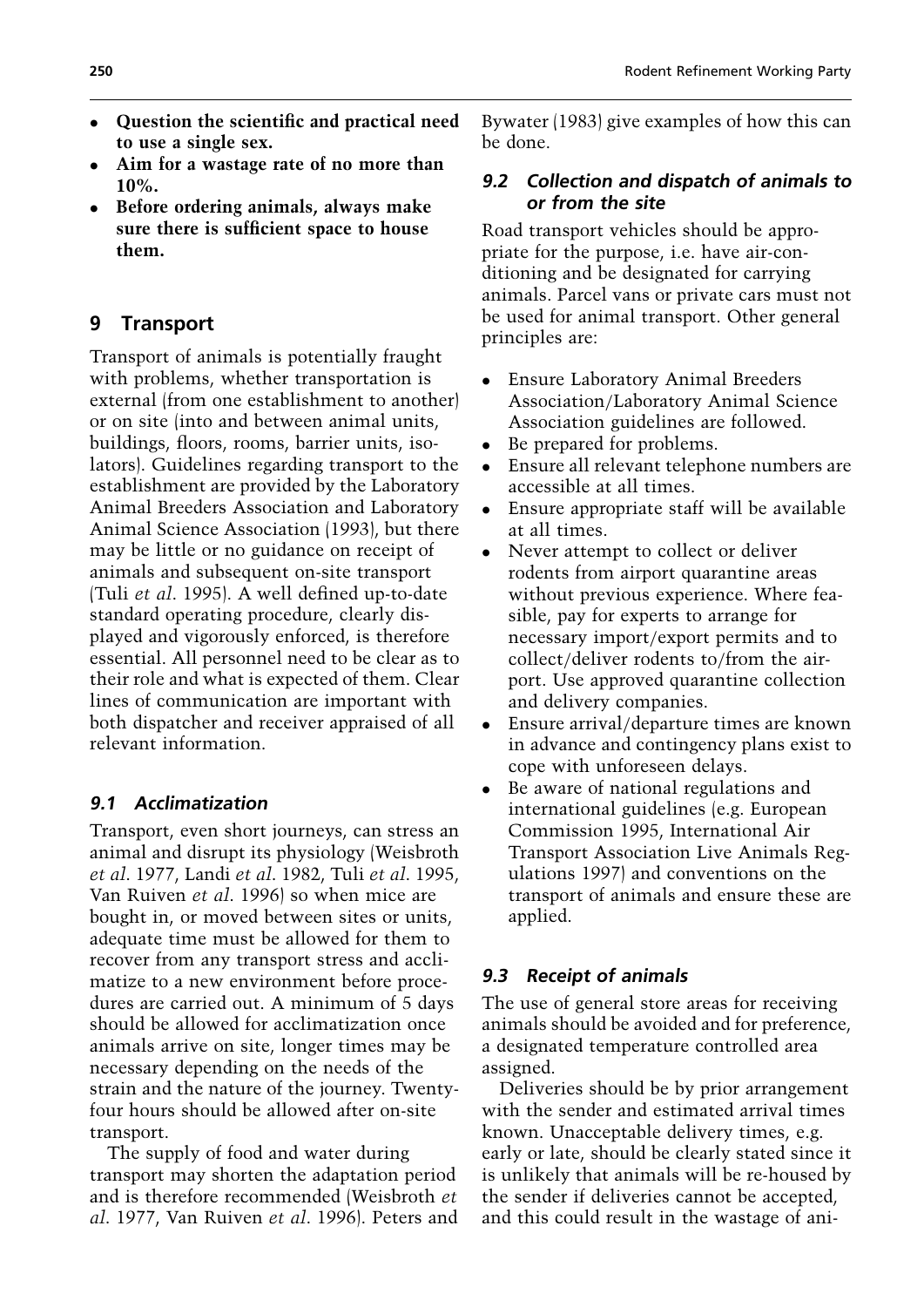mals. Signed documents should be available for inspection.

Animals should only be received or dispatched by a trained person—i.e. one who is aware of the need to minimize delays and of how to do this with minimum stress to the animals. A maximum wait time from delivery to caging should be agreed. This should not exceed l-2 h. Animals should never be left unattended.

Animals should be examined carefully on arrival and the inside of the box checked for extra animals, dead or sick animals, litters born or aborted during transit. The general health status should be noted and signed for. If there are any problems the local veterinarian and supplier should be promptly informed.

Names of persons available in an emergency and how to contact them must be clearly displayed.

#### 9.4 On-site transport

Problems for animals can arise from: inappropriate containers, noise (e.g. from stiff polythene/plastic bags, metal trolleys and/or containers), vibration, use of lifts, the mechanics of getting them through barriers, sudden changes in environment (temperature, lighting, relative humidity) and microbiological contamination. Staff can be affected by animal allergens and microorganisms.

# 9.4.1 Containers

The type of containment system is important. It should be escape proof and cause the animals minimum stress. Wherever possible mice should be transported in their home cage, either within a suitable outer container or covered, for example, with a filter cover. Water bottles should be removed until the destination is reached to prevent water dripping and soiling the sawdust. For longer transport periods, e.g. if animals are to be dispatched off site, 'solid' fluid such as agar, fruit or potato, should be provided.

For transport along corridors, animals should be housed in filter boxes or filter cages to protect them from the external environment and to protect staff from allergens. If

the boxes or cages are to be placed inside something else, then additional risk and stress factors must be assessed, particularly if animals cannot be seen from the outside. For instance, if cages are placed inside plastic bags for protection, noise produced by the movement of the bags may cause severe distress to the animals. Metal containers used to house boxes or cages may also cause unacceptable stress to animals due to sharp intermittent increases in noise levels.

If there is no alternative other than to place animals in sealed containers, e.g. to pass through a barrier, then this operation must be treated as potentially extremely dangerous for the animals and should be treated accordingly.

When movement involves taking the animals outside, i.e. between buildings—fluctuation in the environment could cause severe distress, especially during winter. Containment systems should seek to ensure constant temperatures. Use a well insulated container in addition to the transport box and plenty of bedding.

#### 9.4.2 Trolleys

Trolleys should be designed to minimize noise—pneumatic wheels are an advantage as is rubber matting to cover shelving. (Note: Carrying boxes by hand is not recommended because of the chance of tripping and dropping boxes.) Where animals are moved regularly, the development of specialized equipment, such as an isolator with pneumatic tyres designed for the purpose is recommended. Any changes to the existing systems should be monitored to ensure that new problems are not created.

#### 9.4.3 Lifts

Transporting animals in lifts can be stressful and an overnight recovery period may be necessary. The noise levels in lifts should be assessed—this includes the type and operation of the doors, the lift motor and movement along the lift shaft. Avoidance of problems may require bypassing floors by using an override key and closing manual doors with the minimum amount of force. Entry to the lift should also be restricted when animals are being transported.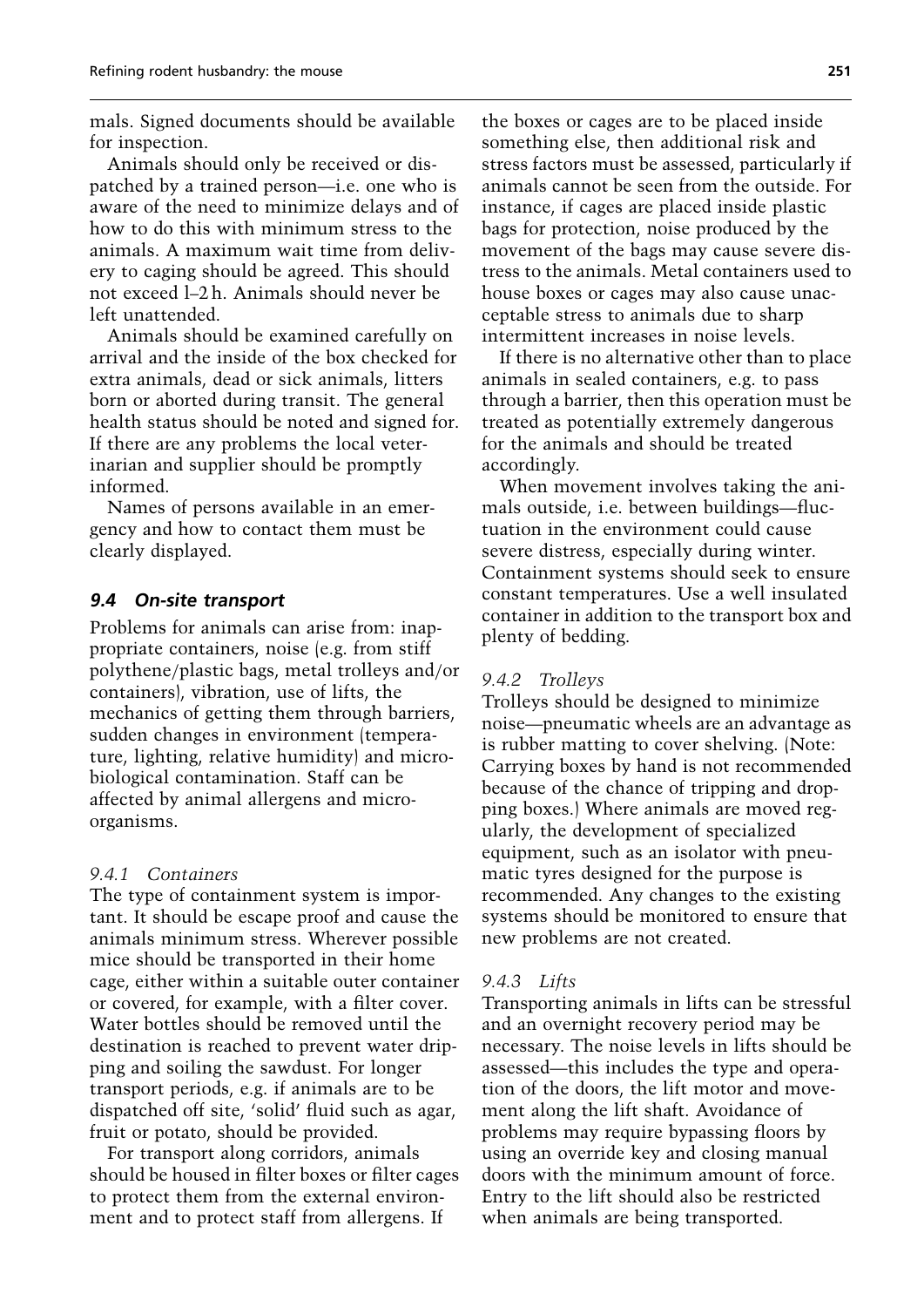If at all feasible, monitor routes to determine the noise levels (including ultrasound) that may be encountered.

9.4.4 Decontamination procedures

If animals are to be received behind a barrier unit via a pass-through hatch, then the method of decontamination must be agreed and any resultant stress to the animals assessed. This could involve wiping the outside of the box and spraying the chamber with disinfectant. Wait times within the chamber must be agreed and the person on the inside of the barrier must be aware of the full procedure. A balance should be struck between the long-term health of the animals and the short-term stress involved in the procedure.

## Recommendations:

- Ensure Laboratory Animal Breeders Association/Laboratory Animal Science Association guidelines are followed.
- Animals must be allowed to acclimatize to a new environment for a minimum of 5 days after arrival on site and before use in procedures.
- Ensure there is a well-defined standard operating procedure for on-site transport.
- Wherever possible, mice should be transported in their home cage within an appropriate containment system designed to reduce stress, particularly that due to noise or vibration.
- Where animals are placed in sealed containers, e.g. to pass through a barrier, this should be treated as a potentially highrisk operation. All containers must be clearly labelled and have a clear window for observation.
- Keep transport times to a minimum and allow acclimatization for 24 h after onsite transport.

# 10 Animals in containment systems

The requirement for more specialized designs in rodent caging, together with more stringent human health and safety requirements and the need to reduce space requirements and hence costs, has led to the design of

systems which require the minimum human intervention or intrusion into the cage. This, in turn, has led to a reduction in the close interaction between staff and animals which has always been considered to play such an important part in good husbandry practice.

Examples of caging or systems designed to prevent zoonosis, cross-infection or give protection from allergens or carcinogens include positive and negative pressure isolators, individually-ventilated cages, filter top cages and air filtration cabinets.

# 10.1 Areas of concern

# 10.1.1 Reduced interaction between staff and animals

Staff are physically divorced from the animals because cages will often be kept in cabinets; cage lids can only be removed in suitable 'Carrier' cabinets; and often, quite heavy gloves must be worn when handling animals or equipment. In addition, animals may not be given enough attention if doing so requires taking them to a 'station' or resetting the system.

# 10.1.2 Restricted visibility

It may be difficult to see inside cages without removing them from racks or cabinets. Visibility is further restricted since racks are high (up to 18 feet) and steps may be required to reach the top rows. In such cases there must be a system in place to ensure that animals are inspected regularly.

# 10.1.3 Space and design

The design and expense of current rack systems limits the space available to increase cage size and the flexibility to change cage design, i.e. these systems are leading to increasing cage standardization.

# 10.1.4 Environment

An isolator will have its own internal microenvironment and it should not be assumed that this is the same as the external environment surrounding the isolator. Each isolator should therefore be treated as an individual room. It is important to have a system for detecting changes in the micro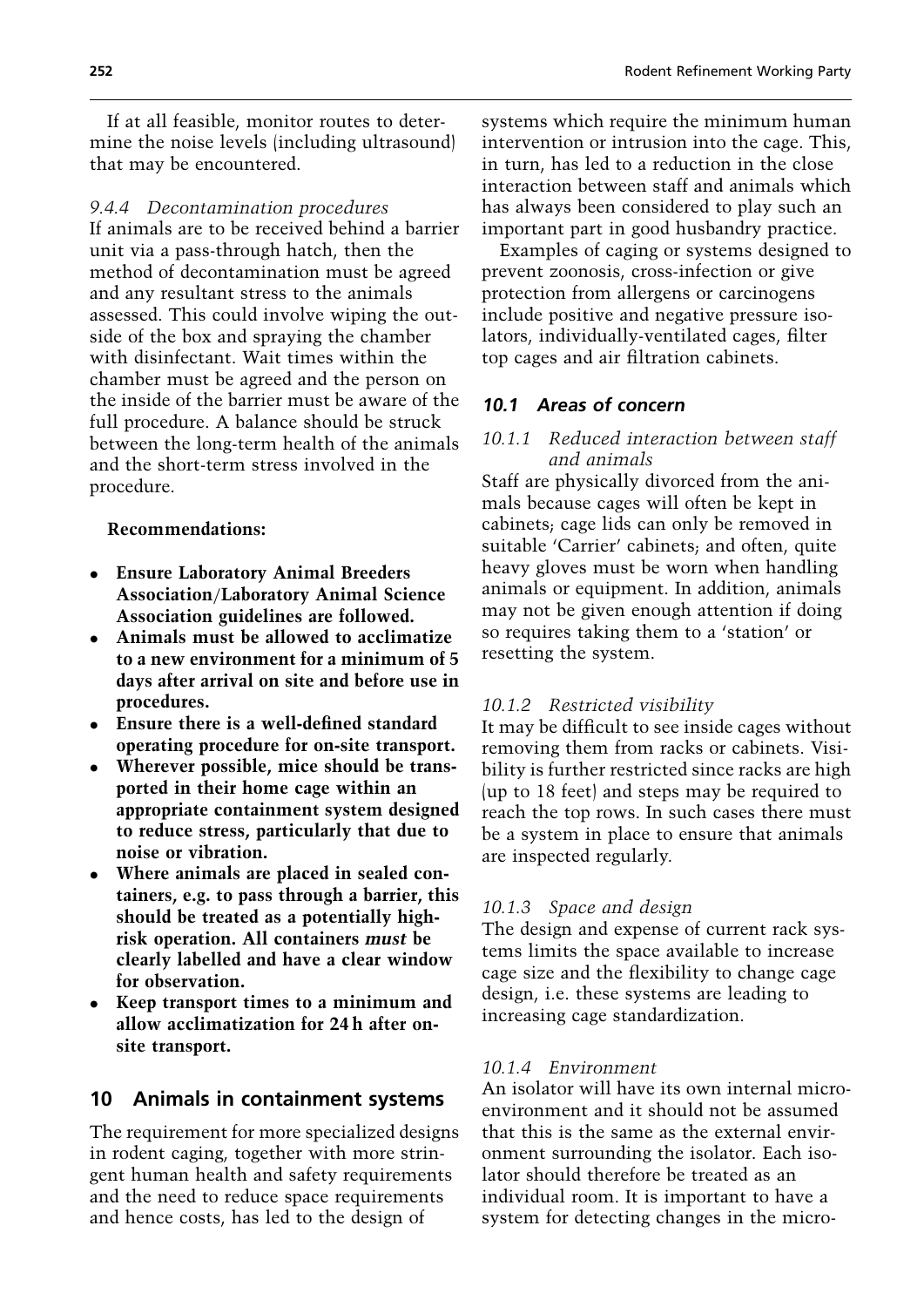environment, although exclusive reliance on automatic monitors is not advisable.

Temperature The temperature within the isolators may be several degrees higher than the surrounding ambient temperature either as a result of the animals' body heat, heat transferred from the motors into the isolator, or poor airflows within the isolator. Maximum and minimum internal temperature recordings should be kept and the external room temperature set to provide the optimum environmental conditions within the isolator. Increasing airflows may affect the internal temperature and cause draughts.

Relative humidity Relative humidity within the isolator should be monitored and recorded (although this will usually reflect the relative humidity surrounding the isolator). Water spillage within the isolator will increase the relative humidity.

Isolator failure All isolators should have two fans, one bringing air in and the other taking air out. This system is preferable to a single motor because the air changes per hour can be increased without changing the pressure, and should one motor fail, air will still be fed into the isolator. Where there is a total system breakdown, an isolator full of mice will generally contain enough air for approximately 6 h before oxygen depletion is seen to affect the animals. It is therefore essential that a continuous 24-h warning system is in operation—either by regular visual checks or alarm monitors. Details of emergency procedures must be displayed and competent staff must be available on a 24-h basis to deal with emergencies. Spare parts for isolators must be readily available.

Lighting levels The design of isolator may affect the lighting levels. Lighting should be monitored and adjustments made in the design, or extra lighting provided, if necessary. If the light levels are too high the animals must be given the opportunity to hide.

Noise There can be considerable noise from motors, fans and general vibration. Old or worn motors and fans should be inspected

and, if necessary, should be replaced on a routine basis.

#### 10.1.5 Sterilization

The use of disinfectants or fumigants within the ports of isolators may result in unacceptable levels of chemical contamination within the isolator. Therefore, the minimum amount required should be calculated and the possible effects on the animals investigated. Peracetic acid should not be used except where animals are maintained in a germ-free state. Ten per cent formaldehyde solution should not be used except when the isolator is empty and even then filters should be checked for residual amounts after fumigation. A supply isolator should be used to pre-sterilize goods inwards (or outwards) and lower the stress, and possible risks, to the mice by reducing the number of times the barrier entry port has to be used.

#### 10.1.6 Surgical procedures

To minimize the risk to human or animal health and to minimize stress through movement of animals, the performance of minor procedures up to use of general anaesthesia for 'minor' surgical interventions (e.g. subcutaneous implantation of tumours or minipumps) within the home isolator, is reasonable. However, for 'major' surgery animals should be moved to a surgical isolator or a laminar flow cabinet. Unless disease control or other containment requirements dictate otherwise, isolator reared or maintained animals should be removed from the isolator before humane killing.

# 10.1.7 Staffing levels

Working within isolators is time consuming, therefore adequate staff must be available to ensure husbandry and technical tasks are carried out correctly.

#### Recommendations:

 There are problems common to all containment systems and any system should be examined very carefully before instal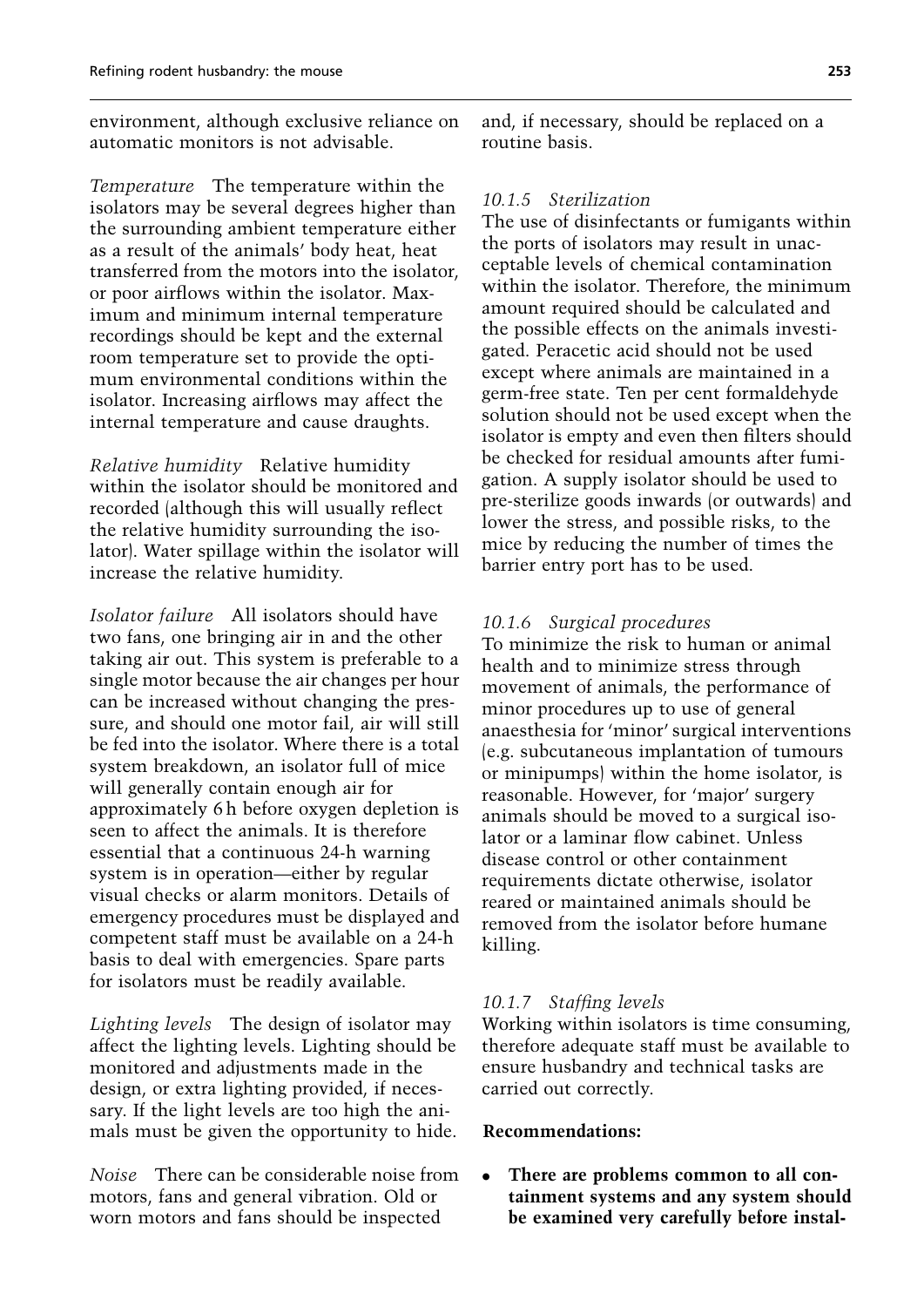lation to ensure animals will not be caused undue stress. Systems must then be regularly monitored during use.

- Whenever barriers systems are required. scientists and animal care staff should endeavour to maintain similar standards to those which can be achieved in conventional housing systems, i.e. as recommended for housing and care included in this document.
- The methods to be employed in examining animals, cleaning cages and carrying out surgical procedures, need to be carefully considered and clearly stated.
- Adequate monitoring systems to detect equipment failures must be in place and checked on a regular basis.

# 11 Genetically-modified mice

The general principles in this document apply equally to transgenic mice. The production and breeding of such animals, however, is a relatively new science which presents additional unique problems with respect to their husbandry and care. These relate to any expected or unexpected adverse effects of the construct; superovulation procedures in donor animals; mating; foster mothers/recipient animals and breeding. These concerns will be addressed in a future refinement working group report.

Every strain should be considered as a separate entity and its needs critically evaluated and provided for. Careful and continuous observation of each transgenic strain is essential and everything should be done to ensure that a high health standard is maintained.

# Recommendations:

- The general principles in this document should be applied to transgenic animals.
- Every strain should be considered as a separate entity and its needs critically evaluated and provided for.
- Animals should be maintained by experienced staff, trained to observe animals so ensuring that welfare or health problems can be quickly identified.

# 12 Wild mice

Wild mice are considerably more wary of human contact than laboratory strains and whether wild-caught, or bred in captivity, are more difficult to maintain and to work with in the laboratory. Because of the practical difficulties of working with them, their different ethology and the possibility that stress is greater in these 'undomesticated' species, their use should be carefully considered and specific scientific justification made before using them.

# 12.1 Housing

Wild mice do not readily adapt to confinement and will attempt to escape at every opportunity. An ideal housing system would be a high-walled enclosure (at least 0.8 m taller than the highest jumping point) containing ample covered sites for them to rest, nest or hide in, or alternatively, an enclosed tunnel system. A number of authors (Crowcroft 1966, Reimer & Petras 1967, Lidicker 1976, Poole & Morgan 1976, Van Zegeren 1980) provide useful and different ideas on different scales.

In the laboratory, wild mice can be maintained in cages with tight-fitting lids. They are generally smaller than laboratory strains; adults weigh  $11-26$  g and can squeeze through surprisingly small spaces, so avoid leaving holes for water bottle spouts unplugged. Do not use mesh 10 mm or wider, as they will often attempt to squeeze through and may get stuck at the neck or waist. Suitable shelters e.g. tubes, nestboxes should always be provided as should bedding and nesting materials (see section 4.1.4).

# 12.2 Handling

Special consideration must be given to how wild mice are approached and handled to avoid distressing the animals or being bitten. Animals should be maintained under reverse lighting conditions and approached and handled under red light. This is because attempts to catch mice in daylight will usually cause persistent and distressful leaping and scurrying. A slow calm approach is essential.

Even regularly handled laboratory stock are not easily picked up, but all will readily learn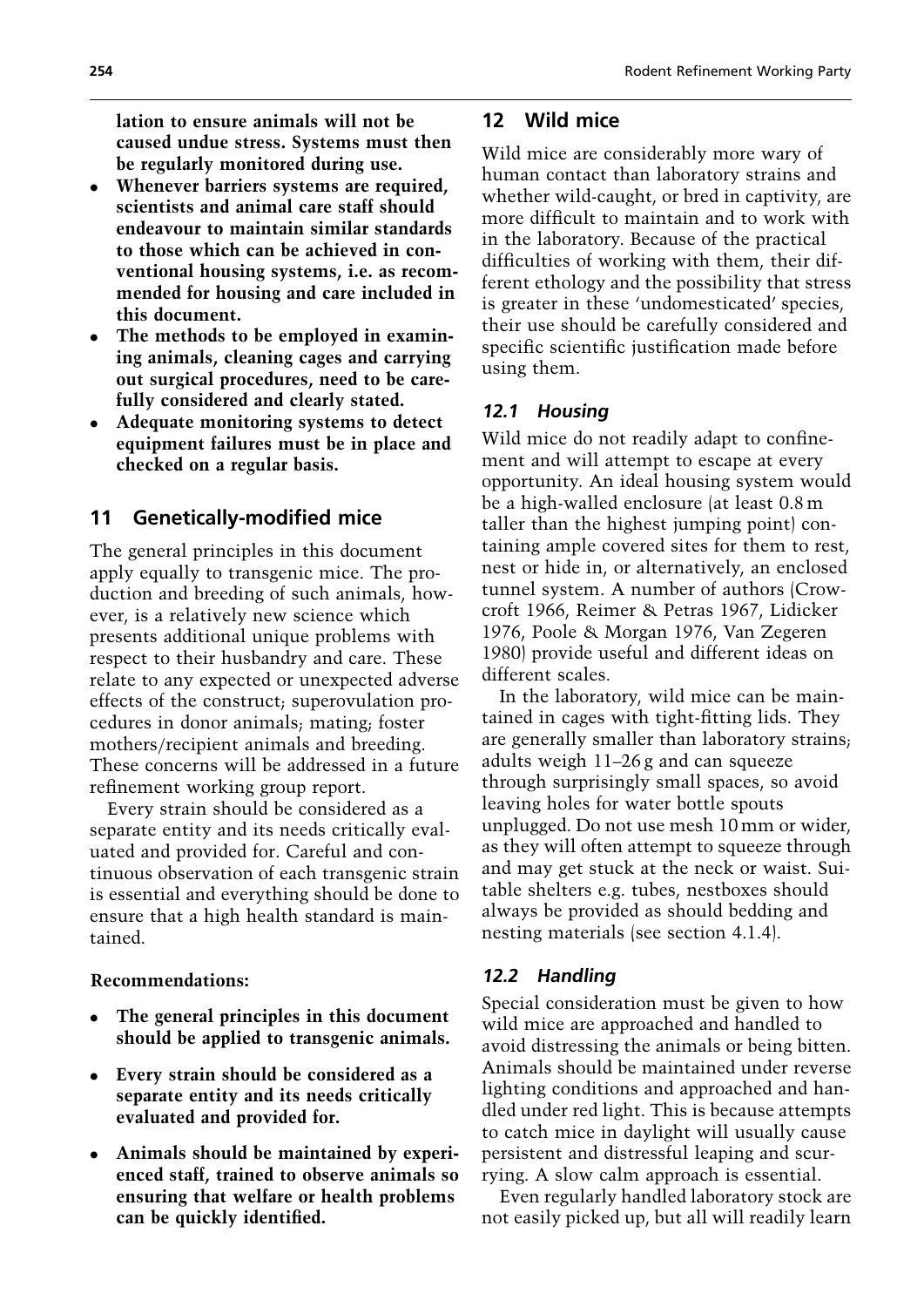to cooperate with handling techniques that allow them to avoid direct contact with humans, for example, by allowing them to run in and out of tubes or small boxes. Nestboxes or tunnels with sliding doors or covers provide a stress-free method for catching and moving mice around and clear plastic or perspex tubes allow close inspection without evident stress, even in daylight.

Cages or handling boxes should always be opened within a high smooth-walled handling bin (minimum height 60 cm) as wild mice appear to be spring-loaded and will rapidly leap out. However, after their initial escape response, they should quickly settle to explore their surroundings. Small shelters or shredded paper within the handling bin will facilitate catching.

# 12.3 Health

Special precautions should be taken with wild-caught animals. They are likely to carry a number of parasites and diseases which can infect humans as well as other animals, and so should be properly quarantined and treated before being housed in the same unit as laboratory strains. Veterinary advice should always be sought. Mice from some populations can also be very limited in the food that they will accept and can starve to death even when provided with ample laboratory diets. Food intake should be carefully monitored over the first few days in captivity and mice gradually weaned onto laboratory diets if necessary and possible.

# 12.4 Social grouping

Aggression among wild-stock is generally similar to that shown by the more aggressive laboratory strains. Isolation of males for more than a few days is likely to reduce their social tolerance considerably and unfamiliar adult males should not be housed together. Males housed together prior to puberty can live relatively peacefully, but aggression can suddenly escalate and even well-established groups must be continually monitored.

Females show a strong preference for living and nesting in small groups. Non-breeding females generally show little aggression but breeding females can be highly aggressive

towards intruders of either sex. Isolated females often show persistent attempts to escape even after many months and it is recommended that non-breeding stock are only housed singly with good reason. Social disruption and poor breeding performance can all be sparked off by human disturbance or by the presence of unfamiliar personnel.

# Recommendations:

- Do not use wild mice unless it is absolutely essential.
- Wild mice should always be properly quarantined and treated before being housed in the same unit as laboratory strains. Avoid any possible cross contamination by staff.
- Animals should be maintained under reverse lighting conditions. They should be approached and handled under red light.
- Non-breeding stock females should be group housed unless there is a very good reason not to do so.
- Unfamiliar adult males should not be housed together and even well-established groups of males must be continually monitored.
- Avoid leaving holes for water bottle spouts in cages unplugged, and do not use mesh 10 mm or wider.
- Suitable shelter and nest materials such as shredded paper tissue should always be provided.
- Food intake should be carefully monitored over the first few days in captivity and mice gradually weaned on to laboratory diets if necessary.
- Whenever possible, wild mice should be handled indirectly. Nest boxes or tunnels with sliding doors or covers provide a stress-free method for catching and moving mice around.
- Access to areas housing wild mice should be restricted to trained staff.

# 13 Towards an ideal system: research areas

Ideally, animals should have sufficient good quality structured space to enable them to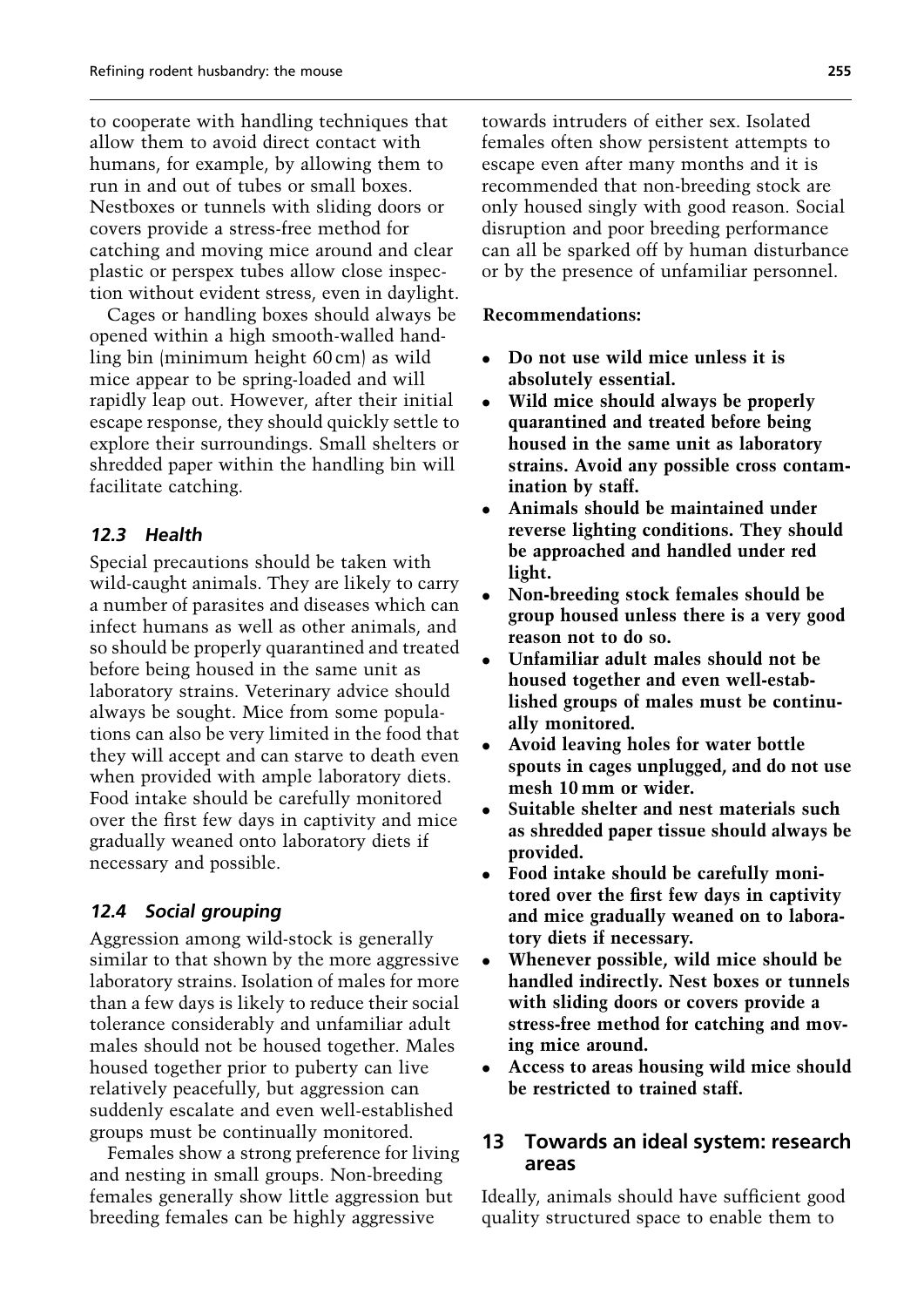display a range of different natural behaviours. This cannot be provided by existing standard unenriched laboratory cages. The information presented in this report shows that there is still a lot of research necessary to establish how current systems could be modified to satisfy the physiological and psychological needs of mice in the laboratory situation. There is also an urgent need for scientific evaluation of alternatives to current systems.

Stauffacher (1994) proposes an ethological concept for the development of laboratory animal housing which meets the animals' basic requirements and this is a concept the Working Group supports. There is prima facie evidence that at least 'nest box' or nesting provision is important for mice and the ease of nest-building should be incorporated into cage design. There are a number of other areas where research is essential to assist in designing a better system. These are listed below.

# Recommendations for research areas:

- Cage size. An optimum practical size for a cage, that will substantially meet the needs of mice whether singly or grouphoused and with respect to sex, breed and strain, should be established.
- Cage material and floors. The preferences of mice for plastic or metal cages in conjunction with the different floors used needs to be examined. The type of floor also needs to be evaluated in conjunction with different bedding and nesting materials. The incidence of disease and injuries on different floors and their effect on behaviour should also be investigated.
- Cage cleaning. There is a need for a definitive study to determine the most appropriate clean out strategy for males, females and breeding groups. Behaviour and levels of aggression in different cleanout systems need to be examined. The use of tray liners and flushing systems, should be assessed.
- Lighting regime. The most appropriate lighting regime, including the use of red light, needs to be investigated. Particular attention should be paid to albino strains.
- Assessing welfare. Ways of assessing welfare in mice should be investigated since choice tests have limitations.
- Cage inclusions. The benefits of different sorts of cage inclusion for different strains of mice needs to be investigated, together with their practical application in different management systems. The possibility of developing cages with in-built baffles and barriers as an integral part of cage structure could also be studied.
- Containment systems. The consequences of containment systems for mouse welfare needs immediate investigation.

Acknowledgments The authors would like to thank Drs V Baumans and H A Van de Weerd for additional comments on the text and Mr D Anderson who attended as a Home Office observer.

#### References

- Barnard CJ, Hurst JL, Aldhous P (1991) Of mice and kin: the functional significance of kin bias in social behaviour. Biological Review 66, 379-430
- Baumans V, Stafleu FR, Bouw J (1987) Testing housing systems for mice—the value of a preference test. Zeitschrift für Versuchstierkunde 29, 9-14
- Berry RJ, ed (1981) Biology of the house mouse. Symposium of the Zoological Society of London, No 47. London: Academic Press
- Biological Council (1992) Guidelines on the Handling and Training of Laboratory Animals. Potters Bar: UFAW
- Blom HJM (1993) Evaluation of Housing Conditions for Laboratory Mice and Rats. The Use of Preference Tests for Studying Choice Behaviour. Netherlands: Utrecht University, p 138
- Blom HJM, Van Tintelen G, Van Vorstenbosch CJAVH, Baumans V, Beynen AC (1996) Preferences of mice and rats for type of bedding material. Laboratory Animals 30(3), 234-44
- Boyd J, Love JA (1995) The effects of dividers on the nesting sites of mice. Frontiers in Laboratory Animal Science 2-6 July 1995, Helsinki, Finland
- Brain PF (1992) Understanding the behaviours of feral species may facilitate design of optimal living conditions for common laboratory rodents. Animal Technology  $43, 99-105$
- Brain PF, Benton D (1983) Conditions of housing, hormones and aggressive behavior. In: Hormones and Aggressive Behavior (Svare BB, ed). New York: Plenum Press, pp 349-72
- Brain PF, Bowden NJ (1978) Studies on the blockage of testosterone or oestradiol  $17\beta$  maintained fighting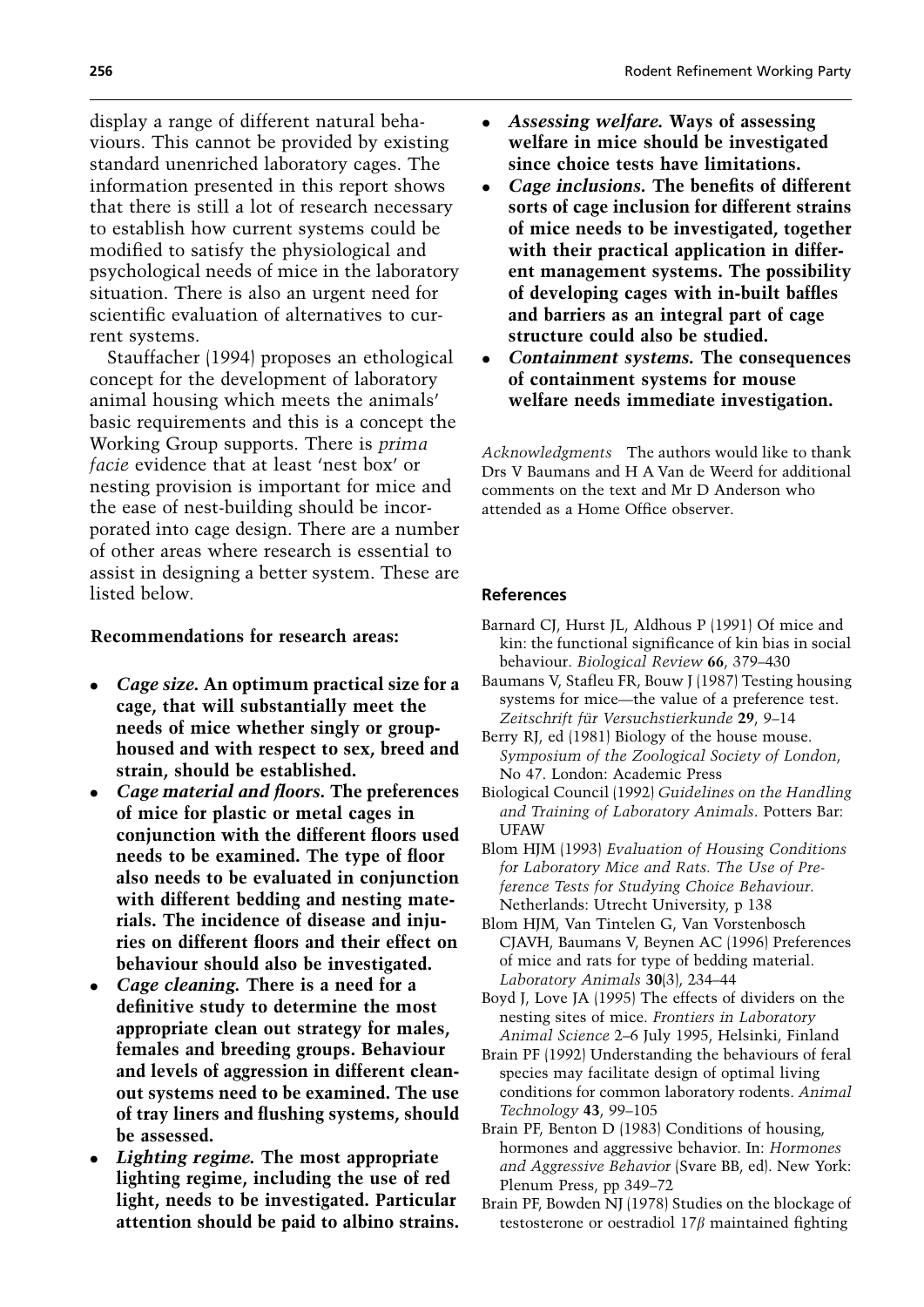in castrated 'aggressive' mice. Journal of Endocrinology 77, 37-8

- Brain PF, Goldsmith JF, Parmigiani S, Mainardi M (1982) Involvement of various senses in responses to individual housing in laboratory albino mice. 2. The tactile sense. Bolletina di Zoologia 49, 223-7
- Brain PF, McAllister KH, Walmsley SV (1989) Drug effects on social behaviour: methods in ethopharmacology. In: Neuromethods: Psychopharmacology, Vol. 13 (Boulton AA, Baker GB, Greenshaw AJ, eds). Clifton, New Jersey: The Humana Press Inc, pp 689-739
- Brain PF, Parmigiani S (1990) Variation in aggressiveness in house mouse populations. Biological Journal of the Linean Society 41, 257-69
- Brain PF, Rajendram EA (1986) Nest-building in rodents: a brief cross-species review. In: Crossdisciplinary Studies on Aggression (Brain PF, Ramirez JM, eds). Sevilla, Spain: Publicaciones de la Universidad de Sevilla, pp 157-82
- Brown RE (1985a) The rodents II: suborder Myomorpha. In: Social Odours in Mammals, Vol. 1 (Brown RE, MacDonald DW, eds). Oxford: Clarendon Press, pp 345-457
- Brown RE (1985b) The rodents I: effects of odours on reproductive physiology. In: Social Odours in Mammals, Vol. 1 (Brown RE, MacDonald DW, eds). Oxford: Clarendon Press, pp 235-44
- Brown RE, Schellinck HM (1992) Interactions among the MHC, diet and bacteria in the production of social odours in rodents. In: Chemical Signals in Vertebrates VI (Doty RL, Muller-Schwarze D, eds). New York: Plenum Press, pp 175-81
- Buhot-Averseng MC (1981) Nest-box choice in the laboratory mouse: preferences for nest boxes differing in design (size and/or shape) and composition. Behavioural Processes 6, 337-84
- Chamove AS (1989) Cage design reduces emotionality in mice. Laboratory Animals 23, 215-19
- Clough G (1982) Environmental effects on animals used in biomedical research. Biological Reviews 57, 395±421
- Council of Europe (1986) European Convention for the Protection of Vertebrate Animals used for Experimental and other Scientific Purposes. European Treaty Series No. 123. Strasbourg, Council of Europe, Publications and Documents Division
- Crispens CG (1973) Some characteristics of strain SJL/JDg mice. Laboratory Animal Science 67, 555
- Crowcroft P (1966) Mice All Over. London: Foulis

Daly N, Wilson M (1978) Sex, Evolution and Behaviour. North Scituahe, Massachusetts: Ducksbury Press

- Dhanjal P (1991) The Assessment of Stress in Laboratory Mice due to Olfactory Stimulation with Fragranced Odours (MSc project dissertation in toxicology). University of Birmingham
- Draghi A, Brain PF (1993) Preliminary studies on a fear/defence situation in laboratory mice. Aggressive Behaviour 19, 51-2
- European Community (1986) Council Directive 86/609/EEC on the approximation of laws, regulations and administrative provisions of the Member States regarding the protection of animals used for experimental and other scientific purposes. OJ L.358. Official Journal of the European Communities, Luxembourg
- European Community (1994) First report from the Commission to the Council and the European Parliament on the statistics on the number of animals used for experimental and other scientific purposes. COM(94) 195 final. Office for Official Publications of the European Communities, Luxembourg
- European Community (1995) Council Directive 95/29/EC of 29 June 1995 amending Directive 91/628/EEC concerning the protection of animals during transport. OJ L.148/52. Office for Official Publications of the European Communities, Luxembourg
- Evans CM, Brain PF (1975) Effects of housing density and androgen administration on inter-male fighting behaviour in castrated mice. Journal of Endo $crinology$  64, 34-5
- Eveleigh JR (1993) Murine cage density: cage ammonia levels during the reproductive performance of in-bred strain and two out-bred stocks of monogamous breeding pairs of mice. Laboratory Animals 27, 156-60
- Everitt JI, Ross PW, Davis TW (1988) Urologic syndrome associated with wire caging in AKR mice. Laboratory Animal Science 38(5), 609-11
- Farm Animal Welfare Council (1993) Second Report on Priorities for Research and Development in Farm Animal Welfare. Ministry of Agriculture, Fisheries & Food: Tolworth. PB 1310, pp 3-4
- Federation of European Laboratory Animal Science Association (1996) FELASA recommendations for the health monitoring of mouse, rat, hamster, gerbil, guineapig and rabbit experimental units. Report of the FELASA Working Group on Animal Health accepted by the FELASA Board of Management, November 1995. Laboratory Animals 30, 193±208
- Foster HL, Small JD, Fox JG, eds (1982) The Mouse in Biomedical Research, Vol II Diseases. London: Academic Press
- Gamble MR (1982) Sound and its significance for laboratory animals. Biological Reviews 57, 395±421
- Gray S, Hurst JL (1995) The effects of cage cleaning on aggression within groups of male laboratory mice. Animal Behaviour 49(3), 821-6
- Guillot PVR, Robertoux PL, Crusio WC (1994) Hippocampal mossy fiber distribution and intermale aggression in seven inbred mouse strains. Brain Research 660, 167-9
- Haemisch A, Voss T, Gärtner K (1994) Effects of environmental enrichment on aggressive behaviour, dominance hierarchies, and endocrine states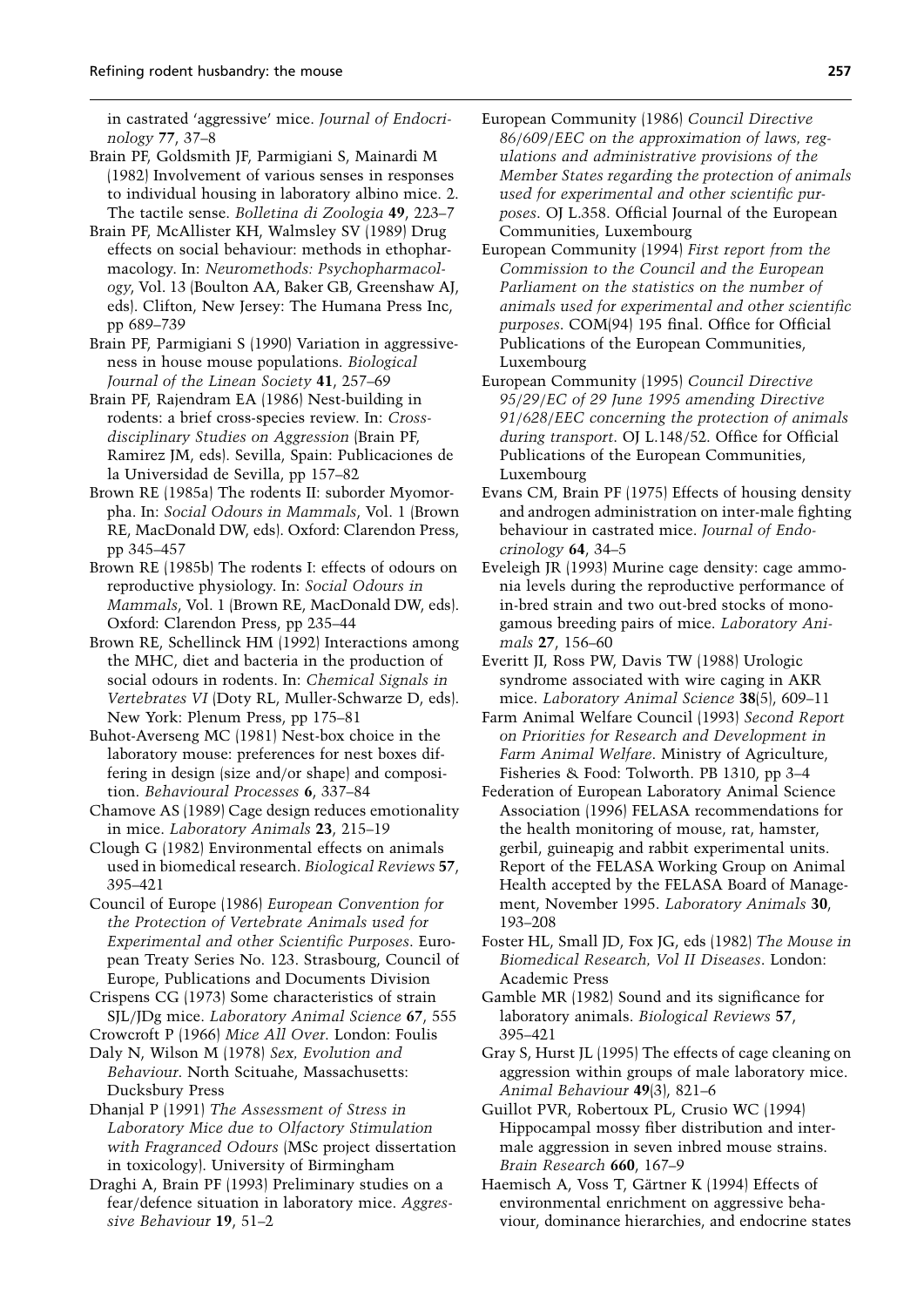in male DBA/2J mice. Physiology & Behaviour 56 $(5)$ , 1041-8

- Henderson ND (1970) Genetic influences on the behaviour of mice can be obscured by laboratory rearing. Journal of Comparative Physiolology and  $Psycholology$  72, 505-11
- Home Office (1989) Code of Practice for the Housing and Care of Animals used in Scientific Procedures. London: HMSO
- Home Office (1995) Code of Practice for the Housing and Care of Animals in Designated Breeding and Supplying Establishments. London: HMSO
- Home Office (1997) Statistics of Scientific Procedures on Living Animals, Great Britain 1996. London: The Stationery Office
- Hubrecht R, ed (1995) Housing Husbandry and Welfare Provision for Animals used in Toxicology Studies: Results of a UK Questionnaire on Current Practice (1994). Potters Bar: UFAW
- Hurst JL (in press) Introduction to rodents. In: The UFAW Handbook on the Care and Management of Laboratory Animals, 4th edn (Poole T, ed). Potters Bar: UFAW
- Hurst JL, Fang J, Barnard CJ (1993) The role of substrate odours in maintaining social tolerance between male house mice (Mus musculus domesticus). Animal Behaviour 45, 997-1006
- Institute of Animal Technology (1991) Handle With Care (video) Available from Murex Diagnostics, Building 71, Central Road, Dartfort, Kent DA1 5AH, £28.20
- International Air Transport Association (1997) Live Animals Regulations, 24th edn. Montreal, Canada
- Jones RB, Nowell NW (1973) Aversive and aggressionpromoting properties of urine from dominant and subordinate male mice. Animal Learning and Behaviour 1, 207-10
- Kempermann G, Kuhn HG, Gage FH (1997) More hippocampal neurons in adult mice living in an enriched environment. Nature 386, 493-5
- Kramer K, Van Acker SABE, Voss HP, Grimbergen JA, Van der Vijgh WJF, Bast A (1993) Use of telemetry to record electrocardiogram and heart rate in freely moving mice. Journal of Pharmacological and Toxicological Methods 30, 209-15
- Laber-Laird K, Swindle MM, Flecknell P (1996) Handbook of Rodent and Rabbit Medicine. Oxford: Elsevier Science
- Laboratory Animal Breeders Association (1993) Laboratory Animals Breeders Association Health Monitoring Scheme. LABAAS Manual, 5th edn. pp  $22 - 4$
- Laboratory Animal Breeders Association and Laboratory Animal Science Association (1993) Guidelines for the care of laboratory animals in transit. Laboratory Animals 27, 93-107
- Landi MS, Kreider JW, Lang CM, Bullock LP (1982) Effects of shipping on the immune function in

mice. American Journal of Verterinary Research 43(9), 1654±7

- Lidicker WZ (1976) Social behaviour and density regulation in the house mouse living in large enclosures. Journal of Animal Ecology 45, 677-97
- Livesley J (1991) The Effect of Cleaning Out on the Behaviour of Laboratory Mice: an Investigatory Study (MSc project dissertation in toxicology). University of Birmingham
- McSherry S (1997) A new metabolism cage design for singly housed mice. Paper given at IAT Congress, Exeter, 9-12 April 1997
- Millar JS, Zammuto RM (1983) Life histories of mammals: an analysis of life tables. Ecology 64, 631±5
- Morton DB, Jennings M, Batchelor GR, Bell D, Birke L, Davies K, Eveleigh DG, Heath M, Howard B, Koder P, Phillips P, Poole T, Sainsbury AW, Sales GD, Smith DJA, Stauffacher M & Turner RJ (1993) Refinements in rabbit husbandry-Second report of the BVAAWF/FRAME/RSPCA/UFAW Joint Working Group on Refinement. Laboratory Animals 27, 301±29
- National Research Council (1996) Guide for the Care and Use of Laboratory Animals. Oxford: National Academy Press, p. 140
- O'Donoghue PN, ed (1994) The accommodation of laboratory animals in accordance with animal welfare requirements. Proceedings of an International Workshop held at the Bundesgesundheitsamt, Berlin, 17-19 May 1993. Bundesministerium fur Ernahrung, Landwirtschaft und Forsten, Bonn, Germany
- Peters AG, Bywater PM (1983) Two methods of providing moisture for rodents in transit. Animal Technology  $34(1)$ ,  $71-9$
- Poole T, ed (1987) The UFAW Handbook on the Care and Management of Laboratory Animals, 6th edn. (Cunliffe-Beamer TL, Les EP, eds). Potters Bar: UFAW, pp 283-4
- Poole TE, Morgan HDR (1976) Social and territorial behaviour (Mus musculus L) in small complex areas. Animal Behaviour 24, 476-80
- Porter G, Festing MFW (1969) Effects of daily handling and other factors on weight gain of mice from birth to six weeks of age. Laboratory Animals  $3, 7-16$
- Pye JD (1983) Techniques for studying ultrasound. In: Bioacoustics: a Comparative Approach (Lewis B, ed), London: Academic Press, pp 39-68
- Rajendram EA (1984) The Factors Affecting Nest-Building Behaviour in Different Species of Rodents (PhD Thesis). University of Wales
- Read AF, Harvey PH (1989) Life history differences among the eutherian radiations. Journal of Zoology 219, 329±53
- Reimer G, Petras ML (1967) Breeding structure of the house mouse (Mus musculus) in a population cage. Journal of Mammalogy 48, 88-99